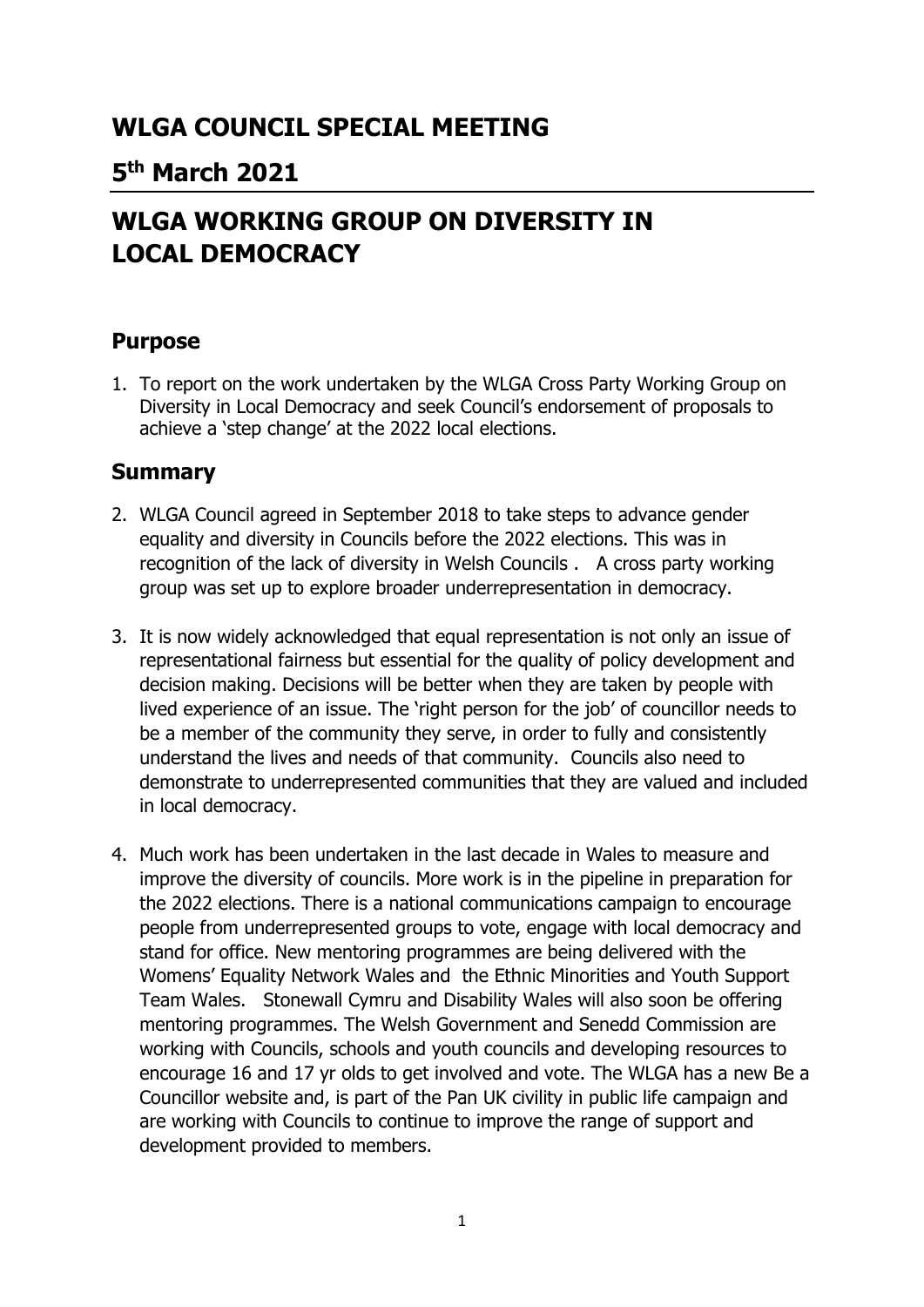- 5. In previous elections councils have worked hard to encourage underrepresented groups to stand with their own outreach, mentoring schemes and information days. They have done much to improve the support provided for serving councillors and provide them with guidance, development and better working conditions. More recently we have worked together as a local government family to support members suffering abuse and harassment.
- 6. The Working Group found, and national and international research shows, that this comprehensive activity will not be enough to make change at the pace required. This report outlines the additional activities that could make a difference.
- 7. There are three main areas for action:
	- Encouraging councils to ensure all councillors receive their full entitlement to allowances and salaries, and encouraging the introduction of resettlement grants, so that all members receive fair remuneration for their work and that the role of member is not limited to those who can afford it
	- An agreement by councils to undertake new or developed work in this area and visibly commit to this by signing up to becoming Diverse Councils.
	- To discuss positions and making representation to political parties and acting locally to set quotas and/or voluntary targets for the election of councillors from underrepresented groups.

# **Background**

- 8. WLGA Council first received this report at its meeting on 27<sup>th</sup> November 2020. Given the significance of the report and the issues considered and due to the congested agenda at the November Council, members agreed to defer the report to a later and dedicated meeting in early 2021.
- 9. At its meeting on 28<sup>th</sup> September 2018, WLGA Council committed to advance gender equality and diversity in local democracy ahead of the 2022 local elections.
- 10.WLGA Council agreed to establish a cross party working group to develop an action plan and to identify possible actions for consideration by WLGA Council. The Membership of the Group is at Annex A. Not all members were able to attend all meetings, however, contributed to the work via discussions with officers. The WLGA Equalities Cabinet Members Network has also fed into the work of the group.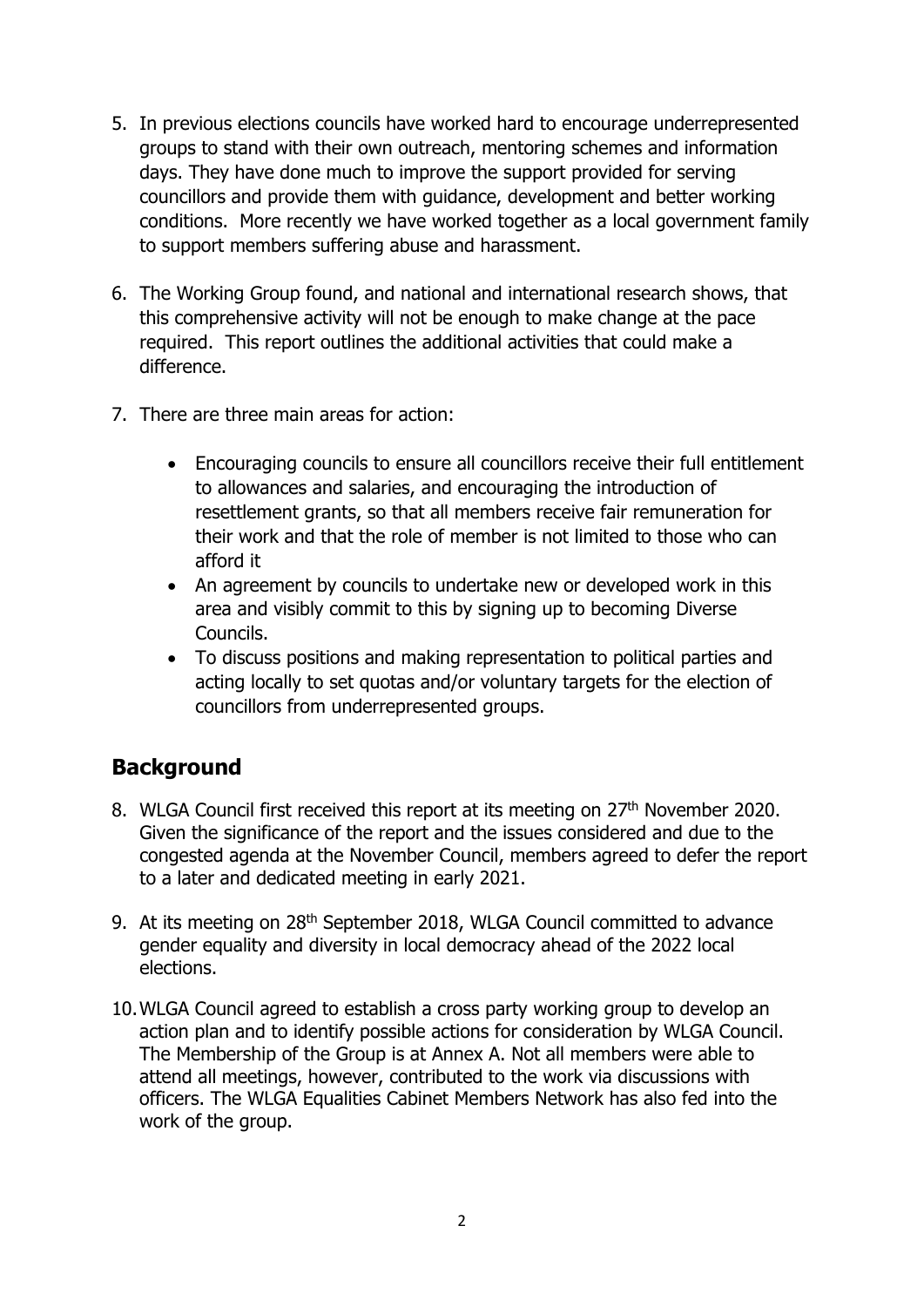- 11.The working group did not commission additional research or evidence gathering as there have been several reviews in recent years. The working group considered recommendations which have emerged from research undertaken in 2018-19 by the Women's Equalities Network, Chwarae Teg, the Senedd's Equality, Local Government and Communities Committee, the Welsh Government including the review of its Diversity in Democracy programme, the Fawcett Society, the Electoral Reform Society, and the British Council. Further research and reports, including engagement and research through the Welsh Government's developing Race Equality Action Plan and Race Alliance Wales' 'Do the Right Thing' report (January 202[1](#page-2-0))<sup>1</sup>, have informed this report.
- 12.The evidence base, barriers and challenges to attracting more diverse councillors were referenced in the WLGA's submission to the Senedd's Equality, Local Government and Communities Committee Inquiry into diversity in local government in September 2018[2](#page-2-1). The barriers and challenges can broadly be summarised as:
	- Time-commitment and meeting times;
	- Political and organisational culture;
	- Childcare and other caring responsibilities;
	- Public criticism and online abuse;
	- Remuneration and impact on employment; and
	- Lack of diverse role models and incumbency
- 13.The working group also considered the legislation proposed in the Local Government and Elections (Wales) Act 2021 and considered the views from various groups through the Diversity in Democracy roundtables of stakeholders, convened by the Minister for Housing and Local Government, where the WLGA was previously represented by Cllr Debbie Wilcox and, subsequently, by Cllr Mary Sherwood.
- 14.The WLGA supported and participated in regional diversity in democracy stakeholder events held by the Welsh Government in the autumn of 2019 which sought views from under-represented groups from across Wales.
- 15.Senior WLGA and local government members also participated in an Electoral Reform Society 'Equal Power Equal Voice' Roundtable debate in October 2020 which sought to explore some of the barriers around diversity, including quotas.

<span id="page-2-0"></span><sup>&</sup>lt;sup>1</sup>Race Alliance Wales 'Do The Right Thing' research report on racialised representation in public and political life (January 2021) - Full research paper [\(https://bit.ly/3qpU4Rm\)](https://bit.ly/3qpU4Rm) Executive summary [\(https://bit.ly/3bPtfCk\)](https://bit.ly/3bPtfCk)

<span id="page-2-1"></span><sup>2</sup> https://www.wlga.wales/SharedFiles/Download.aspx?pageid=62&fileid=1852&mid=665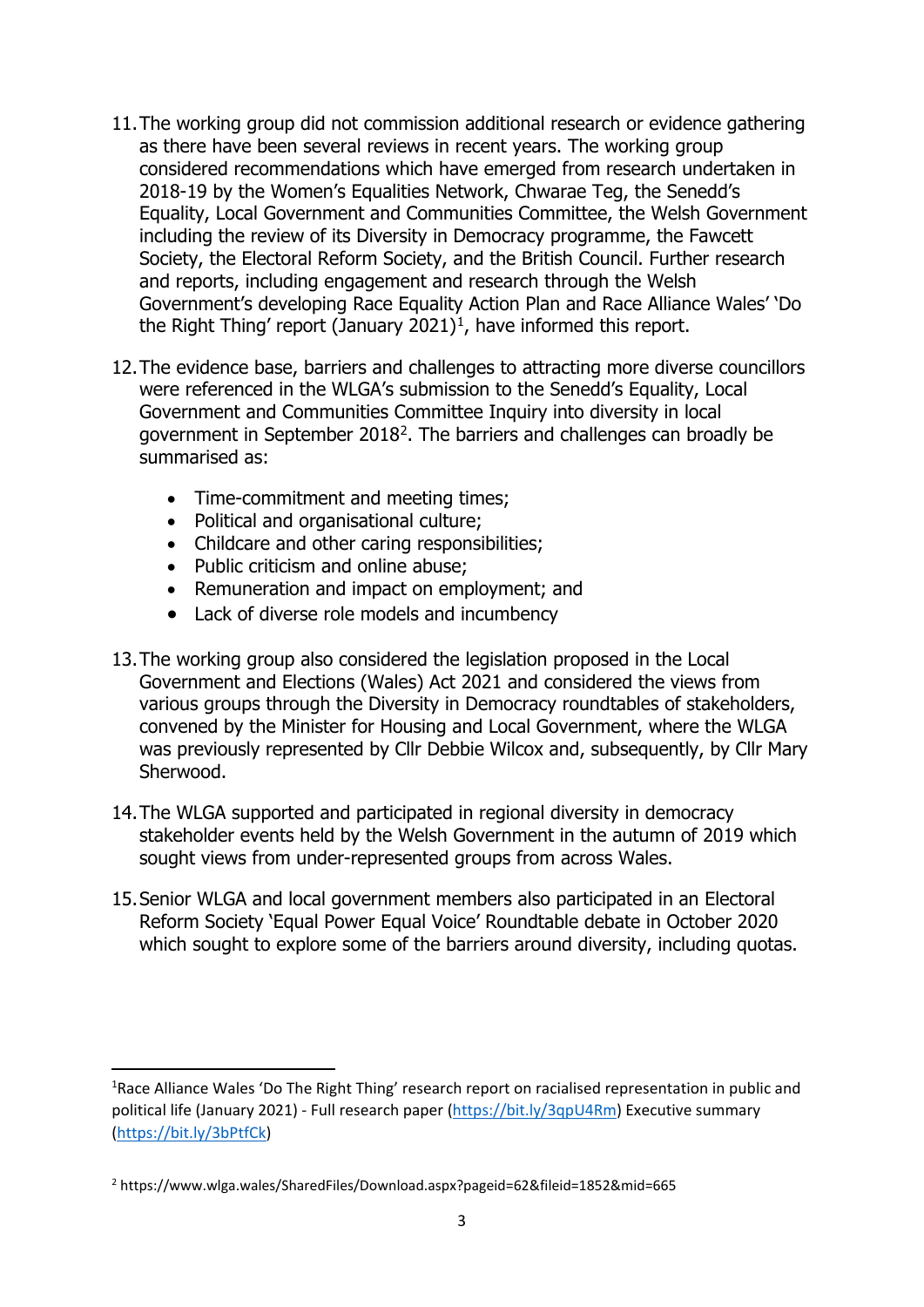## **Progress remains slow**

- 16.Data shows that there remains a significant lack of diversity in Welsh councils. In Wales' local authorities:
	- 28% of councillors and 29% of Cabinet members are women.
	- Councillors are proportionately older than the general adult population (47% of councillors were aged 60 years or older) and a higher proportion of councillors were retired (31%).
	- Only about 1.8% of councillors are Black, Asian and Minority Ethnic (BAME) compared to 4.7% for the Welsh population and few hold senior positions.
	- 11% of councillors stated that they had a disability, and there remain a range of challenges for disabled people participating in the democratic process.
- 17. There has been some small progress, however, the leadership of Welsh local government is more diverse than ever before, though we recognise it is not fully reflective of wider society; there are 6 women leaders (up from 2 in 2017) and 6 women Deputy Leaders, a quarter of leaders are below the age of 45 and 2 leaders and several senior councillors have featured in Pride Cymru's 'Pinc List' in recent years.
- 18.The Black Lives Matter movement and wider Welsh Government commissioned working groups on the impact of COVID-19 on BAME people has demonstrated the barriers and challenges faced by of a significant proportion of society and highlighted the need to make visible progress in policy, leadership and, in particular, political representation.
- 19.The Report of the Welsh Government's BAME Covid-19 Socioeconomic Subgroup, chaired by Professor Emmanuel Ogbonna observed:

"The overall theme that ran through the factors discussed in this report is the impact of longstanding racism and disadvantage and lack of BAME representation within decision making to effect better socio-economic outcomes. Although many of the issues highlighted have been identified and discussed previously, they have not been addressed in any systematic and sustained way. The coronavirus pandemic is, in some respects, revealing the consequences of such inaction on race equality."

20.The Socioeconomic Subgroup recommended that:

"Welsh Government to encourage the political engagement of BAME communities by raising awareness and understanding of Welsh and UK democratic institutions and processes, with the overall aim of encouraging the increase of political representation of BAME communities by also encouraging voter registration from BAME communities."The Welsh Government is also developing a Race Equality Action Plan, which will be published for consultation in the Spring 2021. This Plan will outline a vision, goals and actions to make Wales an anti-racist nation and will prioritise anti-racism and greater diversity in leadership and representation.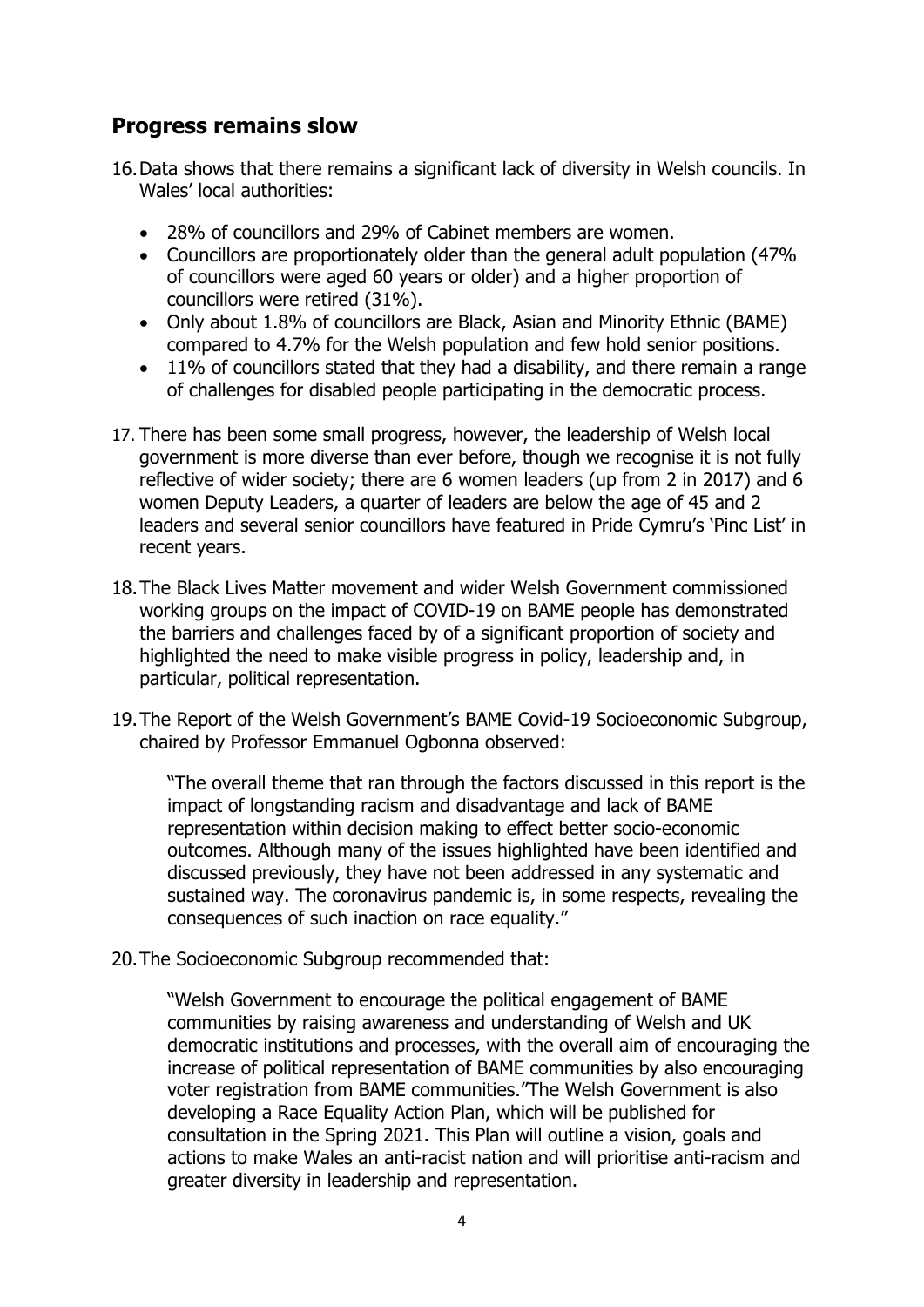- 21. In advance of the Race Equality Action Plan, the actions and proposals in this report have been informed by WLGA engagement and participation in the Welsh Government's stakeholder and working groups and other race equality workstreams. Race Alliance Wales' 'Do the Right Thing' report outlines a range of cultural and institutional barriers around participation of racialised people (it uses this term as it is argued that BAME people are racialised because of their ethnicity) and outlines several recommended actions and commitments for public bodies.
- 22. Local authorities are also undertaking local reviews or actions in response to the issues raised through Black Lives Matter and COVID-19 work reflecting the issues. The WLGA leadership has committed to building on local authorities' work and the WLGA will respond to the Race Equality Action Plan when it is published for consultation.
- 23. The lack of diverse representation in local authorities is a problem that has been recognised for decades. A more diverse democracy and elected representatives who are more reflective and understanding of their communities leads to better engagement with individuals and communities, in turn leading to greater levels of confidence and trust and better decision-making informed by a wider range of perspectives and lived experiences.
- 24. Prominent decision-makers from under-represented groups can be influential role models, empowering and encouraging others to aspire to follow in their footsteps and to contribute to public life. Similarly, more diverse senior political leaders who are more representative of an organisation's workforce can lead to improved workforce engagement, trust in leadership and a more confident organisational culture.

### **Diversity in Democracy 2017**

- 25. Local authorities, the WLGA, Welsh Government and political parties have employed a range of measures to encourage greater diversity in candidates and councillors. The WLGA supported the Welsh Government-led Diversity in Democracy programme ahead of the 2017 elections.
- 26.The Diversity in Democracy programme was the biggest and most well-resourced programme of its type and was supported by a range of national partners including the main political parties. The programme included an awareness and promotional campaign, production of literature and online videos for candidates, businesses and mentees, working with employers to encourage them to encourage and support staff to be councillors and the roll-out of a mentoring scheme for people from under-represented groups.
- 27.A range of online materials were produced to provide information to candidates and councillors, including the WLGA's Be a Councillor guide and Councillor's Guide and the Welsh Government's Diversity in Democracy materials which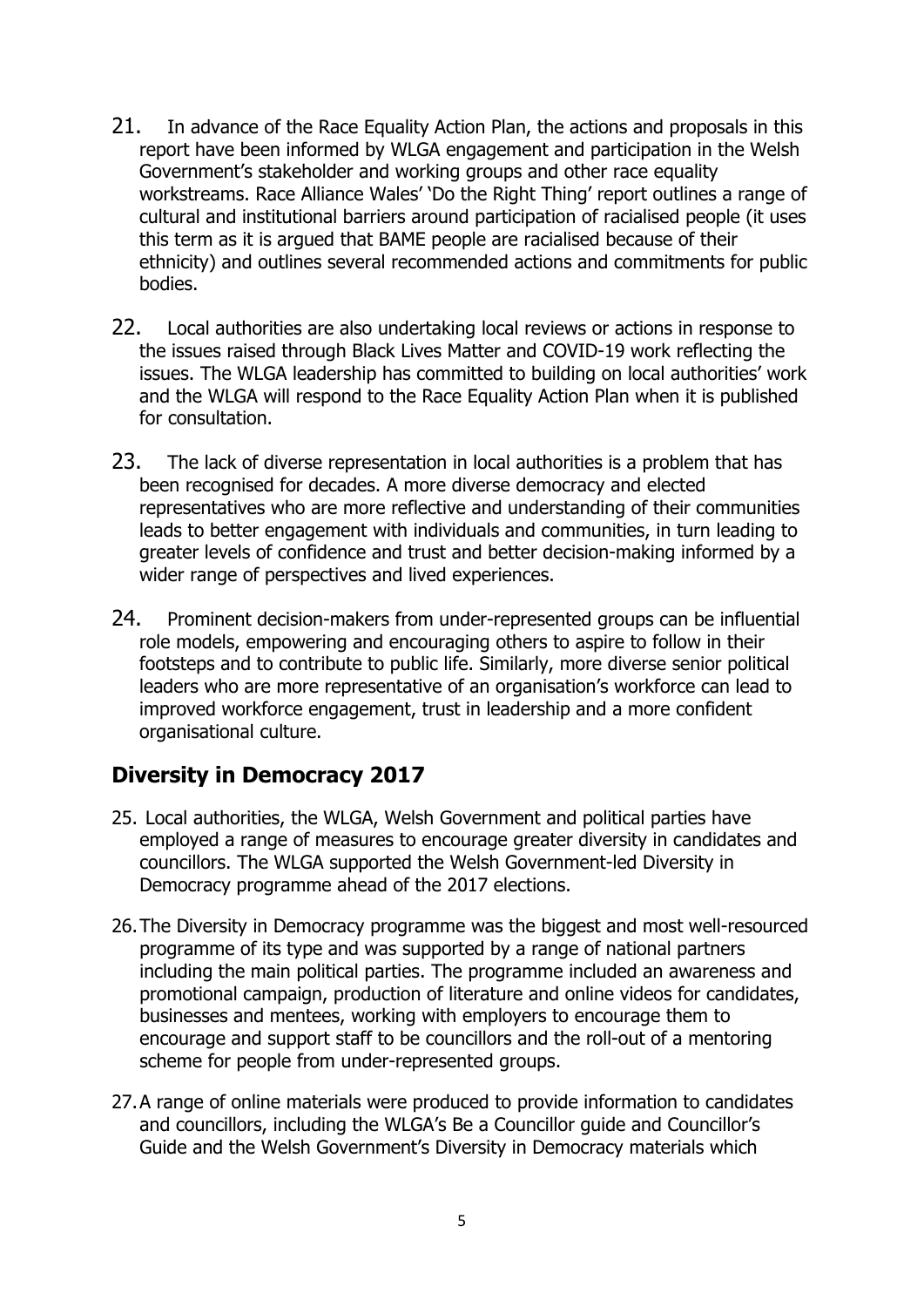included specific leaflets to encourage businesses to support staff in becoming councillors.

- 28.The Welsh Government produced a series of online videos with councillors as part of the Diversity in Democracy programme and several councils, including Gwynedd, Monmouthshire and Powys also produced excellent videos to explain the role of councillors and to encourage candidates to stand.
- 29.Several councils ran 'open days' ahead of the elections and mentoring and shadowing programmes are widely regarded as being beneficial, particularly in supporting people from under-represented groups to come forward to stand.
- 30.A mentoring campaign was the central project within the Diversity in Democracy programme and participants received extensive support, advice, training and access to serving councillors who acted as mentors. Of the 51 mentees who participated, only 16 stood for election and only 4 were elected. However, such a 'conversion rate' suggests that, in future, mentoring and support programmes may be a more effective use of resources if they are provided to people who had already committed to standing as a candidate.

# **Diversity in Democracy 2022**

- 31.The cross party WLGA working group met three times to consider evidence and develop recommendations for consideration by WLGA Council. The working group has reviewed the existing evidence, considered what activities councils and the WLGA could do to improve diversity in democracy and the role of the Welsh Government and political parties.
- 32.The Minister for Housing and Local Government also convened a Diversity in Democracy roundtable of stakeholders which met twice. During the autumn of 2019, the Welsh Government organised 4 regional stakeholder events with 95 people attending, including councillors and officers from town and community councils and unitary authorities and third sector including charities, support organisations for the disabled, BAME, young people and religious organisations. WLGA Officials facilitated roundtable discussions. Key messages were:
	- There was a general lack of awareness of the role and contribution made by councillors.
	- Social media abuse directed at councillors is getting worse. The abuse is predominately, but not exclusively aimed at women which has a direct effect on diversity in the role. There was increasing concern the abuse could be directed at members of the councillors' family, which was evidenced by some of the experiences of attendees.
	- Training and development are fundamental, but people were not always aware of what is available.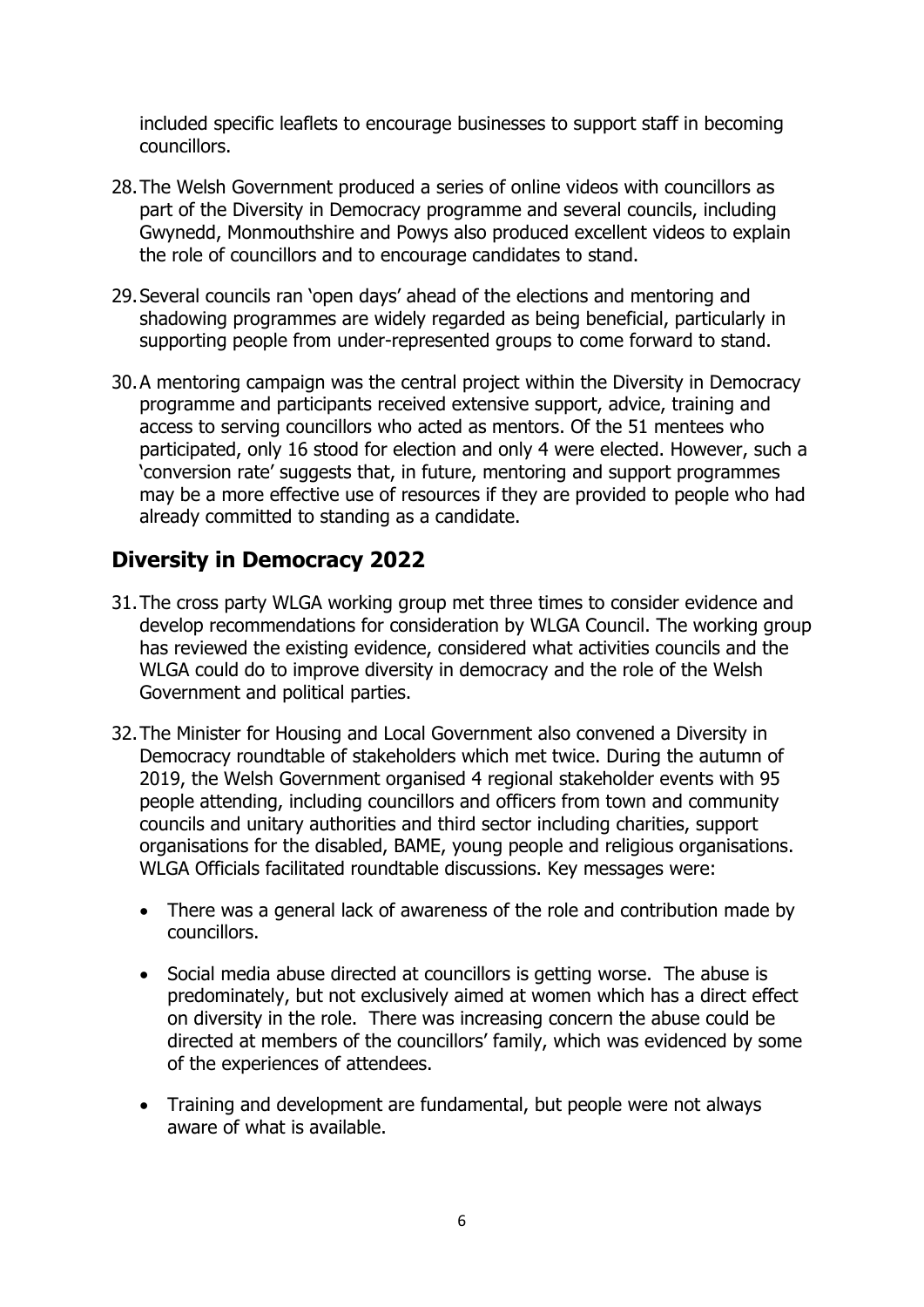- Time commitment was a barrier for many people, particularly people with family commitments or jobs.
- Providing help with costs to support individuals stand for election was a recurring theme, particularly for disabled people and other individuals from protected characteristics groups. Childcare costs were also seen as a barrier to campaigning.
- There was confusion about whether and what councillors are paid and on what basis. There were concerns about the determinations made and how individuals were impacted as a result of the interplay between the HMRC, the benefits system and the remuneration levels. Many attendees at the workshops felt remuneration of the councillor role does not cover the costs associated with the role particularly in town and community councils.

# **Action Plan 2020-22**

33.A range of actions emerged from the Ministerial roundtable and the WLGA's working group which are being implemented or planned. These include the following (specific WLGA or local authority activity is included in italics):

# **Awareness/Value of Role**

- 34.Councils and councillors have played a critical, central and prominent role during the COVID 19 pandemic during 2020. Councils have demonstrated that they are uniquely placed at the heart of their communities and public service delivery and councils and councillors have invariably been the first port of call for the most vulnerable or those in need of support or assurance. The crisis has demonstrated councils' ability to respond irrespective of scale and reaffirmed the importance of subsidiarity and localism, with elected members rooted in their local communities.
- 35.A broad-based communication campaign is in development with the Welsh Government and Senedd Commission. This will start with messages about the value of democracy and voting aimed at primarily at the newly enfranchised for the 2021 Senedd elections. This will develop to focus on the value and contribution made by councillors and encouraging participation in local democracy.
- 36.In parallel to the development of the national campaign Welsh Government will work with partners to identify key points/events throughout 2020 to promote positive stories about councillors' contributions and achievements.
- 37.Councils and WLGA to develop a consistent and coordinated campaign demonstrating how much councillors are valued, developed and supported.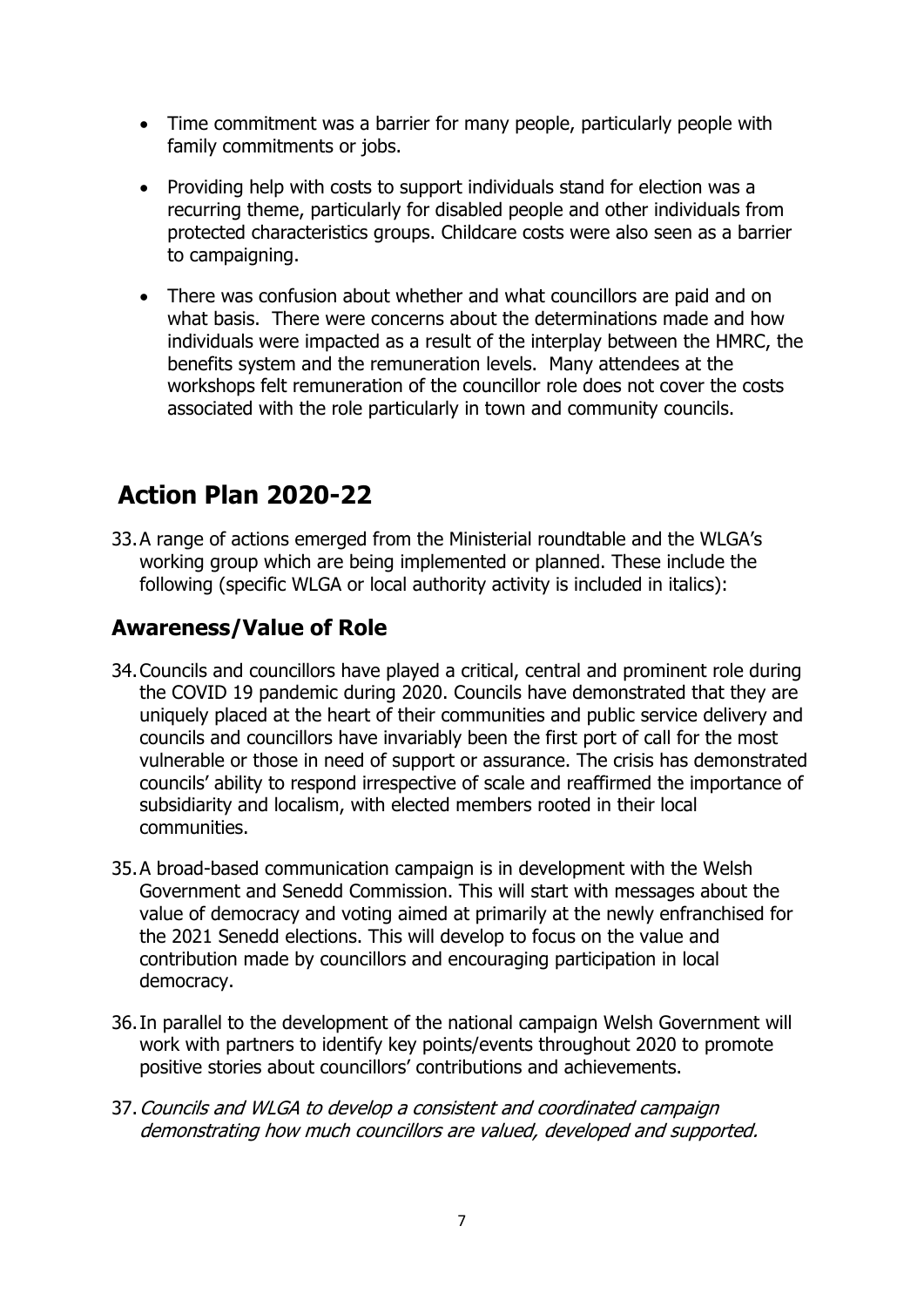- 38.WLGA has launched a Be a Councillor website <https://www.beacouncillor.wales/> which will be further developed in 2021 with pen portraits and 'day in the life' case study videos of councillors from a cross-section of characteristics. It will also include an e learning module for people interested in standing to enable them to understand the role in more detail and "hit the ground running" should they be elected.
- 39.Coordinated activity between authorities, including information and awareness campaigns and open days, linked to key events such as Local Democracy Week, International Women's Day, Black History Month, Disability Awareness Day, LGBT History Month etc.
- 40.Targeted WLGA promotional work through Welsh political party conferences in 2021
- 41.Targeted engagement work with third sector organisations to encourage discussion and interest in volunteers translating their informal community role into an elected community role. The COVID 19 Pandemic has increased the levels of voluntary and community-based work. The WLGA will engage with individuals and groups who may now wish to continue this work by standing for office.

# **Candidate/Councillor Abuse**

- 42.The Local Government and Elections (Wales) Act 2021 will facilitate a change in the requirement to use personal addresses on ballot papers. The Act will also place a duty on political group leaders to promote high standards of conduct. It will also require councils to publish official rather than personal addresses for councillors.
- 43.The WLGA, in partnership with their colleagues in England, Scotland and Northern Ireland, are involved in developing the Civility in Public Life campaign to promote mutual respect and promote high standards of conduct. The WLGA, working with the LGA, has produced an online Councillors guide for handling intimidatio[n https://www.local.gov.uk/councillors-guide-handling-intimidation](https://www.local.gov.uk/councillors-guide-handling-intimidation) .
- 44.The WLGA is working with authorities to encourage an informal but comprehensive duty of care for members.
- 45.The WLGA is also contacting and providing advice and support to individual councillors who receive online abuse and, where appropriate, issuing supportive messages challenging online abuse via social media.

### **Training and Development**

46.The WLGA, with authorities, will continue to review current and future training provision. This will include a focus on new ways of delivering support and development post COVID 19.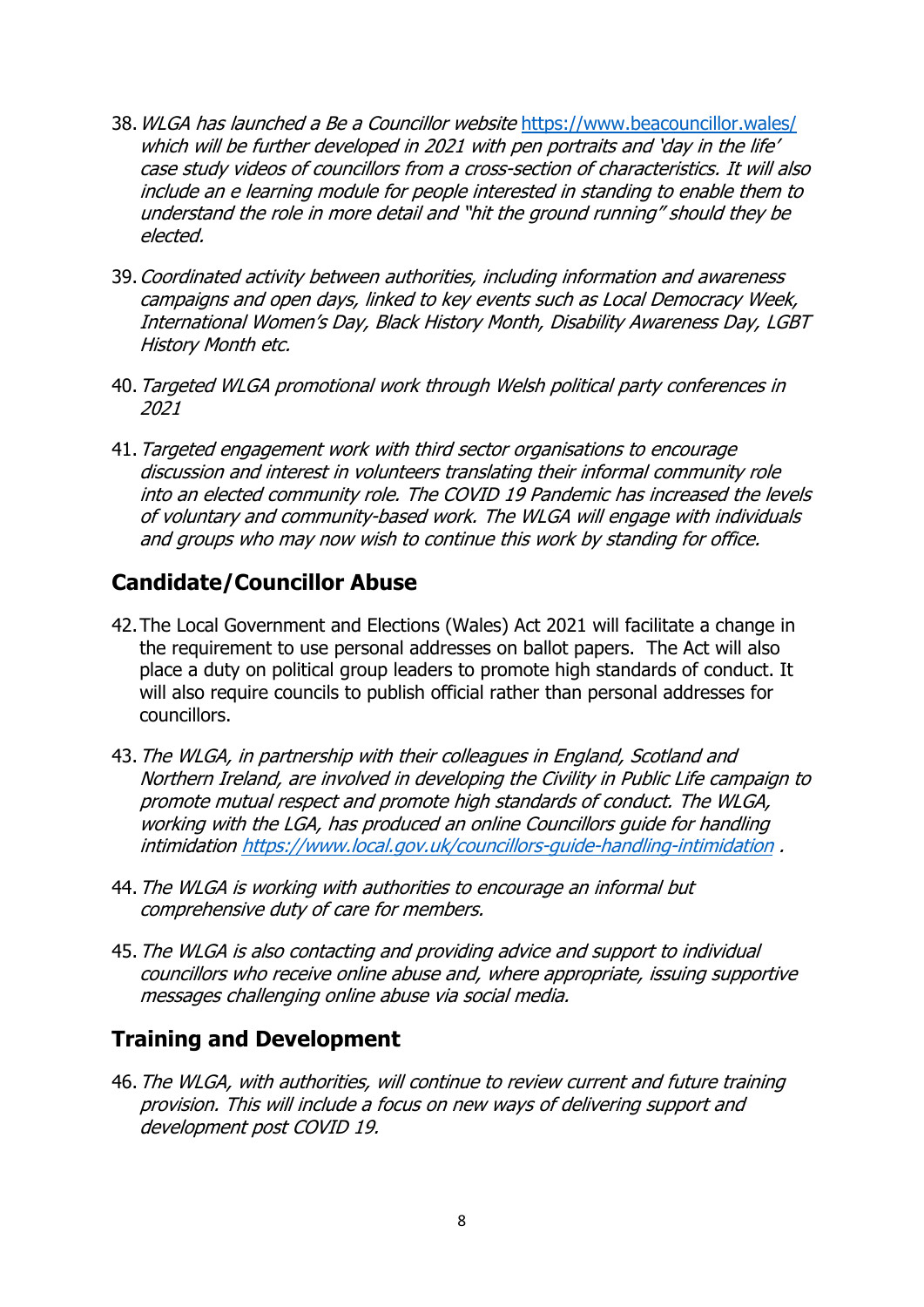- 47.Work will be undertaken to identify ways in which ex councillors can use their experience and skills to enhance their CVs or continue to use their skills and experience through involvement with training / support mechanisms.
- 48.The National "curriculum" for member induction is being updated. This overview of what members would find useful to learn is agreed with councils and includes subjects considered mandatory. As well as traditional subjects like Ethics and Standards, The Well-being of Future Generations and Scrutiny skills, this will now include unconscious bias, personal safety and remote working skills.
- 49.A new online Councillors Guide will be developed for Councillors for the 2022 elections.
- 50.The suite of National e Learning modules specifically developed for members which is freely available via the NHS learning@wales website will be updated for the 2022 elections. This work is being undertaken by authorities working together with the WLGA and is particularly important as a result of the changes to working and learning practice as a result of the Pandemic.
- 51. The national Competency framework for elected members is now being developed prior to the 2022 elections to include new requirements such as the understanding of unconscious bias, civility, remote meeting attendance and ICT skills.
- 52.Councils undertake personal development review with members to personalise training support. WLGA offers guidance and training in how to conduct PDRs
- 53. The Leadership programme for elected members developed and delivered with LGA and Academi Wales is being re commissioned and refreshed. There are challenges associated with delivering the programme in the current climate which will be addressed as part of the commission.

### **Mentoring**

- 54.Welsh Government officials are working with disability and equality organisations such as the Ethnic Minorities and Youth Support Team Wales, Disability Wales and Stonewall Cymru to scope the requirement for a Wales wide mentoring scheme which includes all protected characteristics. Several mentoring schemes are already organised by a range of third sector organisations, these will be aligned and coordinated, with resources and learning shared.
- 55.Work will be undertaken to explore work shadowing/apprenticeships and other opportunities to expose individuals to the work of councils which taken together will form a pathway to participation.
- 56.The WLGA has promoted and is supporting mentoring schemes run by EYST and the Women's Equality Network Wales. Several councillors have participated as mentors in these programmes.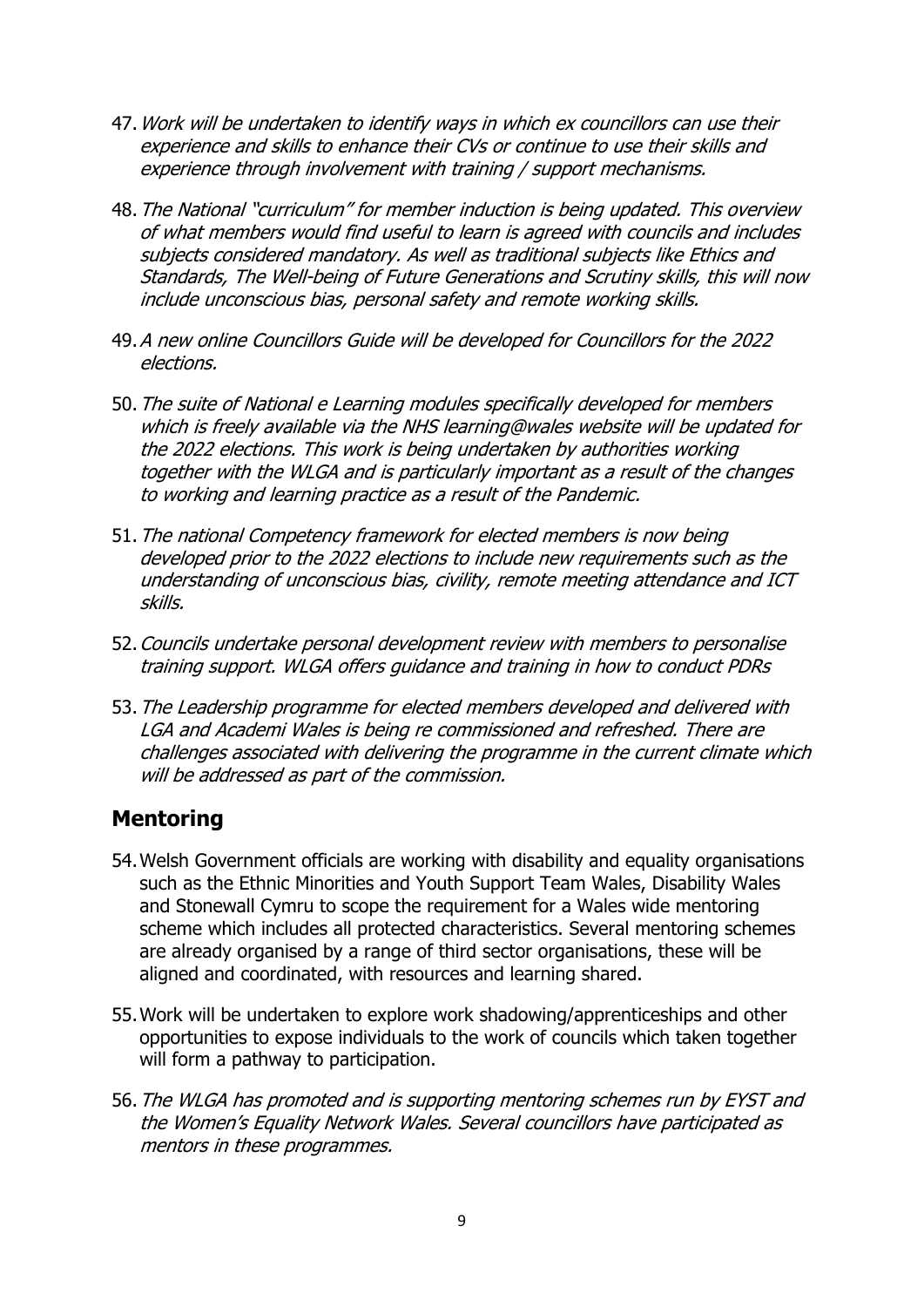- 57. Newly elected members are offered mentors when they join the council (WLGA provides guidance and training for member mentors).
- 58.There are opportunities for individual councils/councillors to provide shadowing and mentoring opportunities for people interested in standing for office ahead of the 2022 local elections.

# **Flexibility**

- 59.The Local Government and Elections (Wales) Act 2021 includes a range of provisions to support flexible ways of working including making provision for job sharing and strengthening the remote attendance arrangements.
- 60.Welsh Government Officials are now working with WLGA and LA officials to consider how the legislation and arrangements made for meetings to be held remotely could be extended to improve flexibility and access for a wider range of councillors.
- 61.Local authorities' rapid adoption of virtual meetings via platforms such as Teams, Webex or Zoom during COVID 19 has transformed the way councils do business. Meetings are more accessible for many members, significantly reducing travel commitments and time, allowing members to attend meetings from work and, in the main, from home. Whilst there are potential impacts on 'work-life' balance and setting boundaries between council work and home-life, this approach has provided greater flexibility for members with caring responsibilities. Virtual meetings have also encouraged a less formal and flexible approach to meetings. Councils have bid for WG funding to facilitate digital engagement through the Digital Democracy Fund.
- 62.The LGA have produced a tool to enable women, parents and carers to become councillors and has a range of ideas that could be adopted in councils including a way of assessing the councils support for diverse councillors. <https://www.local.gov.uk/twenty-first-century-councils>

# **Supporting individuals with protected characteristics**

- 63. The Welsh Government plans to introduce an Access to Elected Office fund to assist disabled people to stand for elected office in Wales at the 2021 Senedd and 2022 local elections..
- 64.The Welsh Government recently consulted on this proposal and the WLGA and several authorities were supportive. The Working Group also suggested that learning from this initiative could be used to inform any future access funds such as for childcare for candidates.

# **Education**

65.Welsh Government and Senedd Commission has developed a set of educational resources to accompany the extension of the franchise to 16- and 17-year-olds in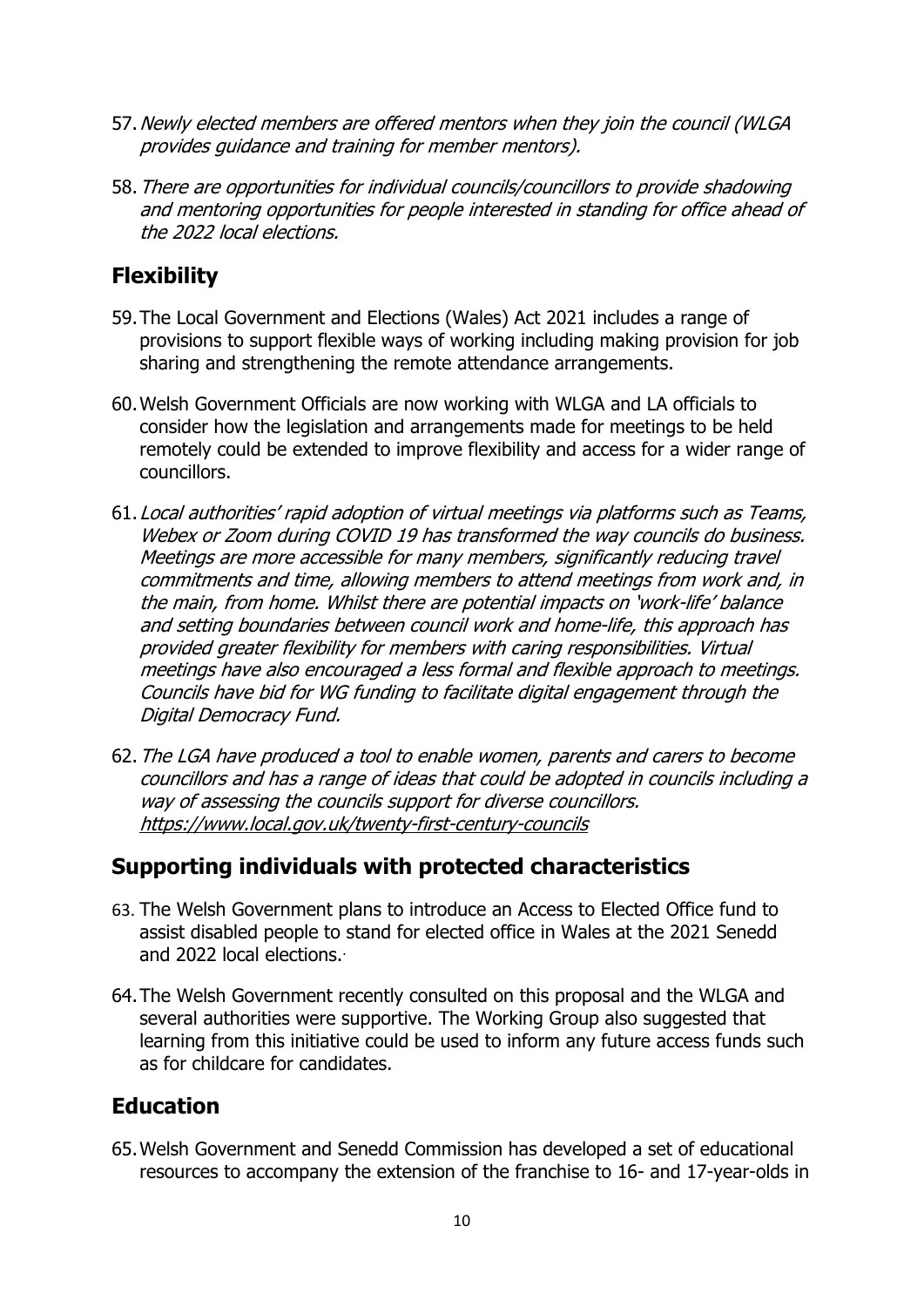Wales which will focus on knowledge of and participation in democracy in Wales. This is freely available to schools and other education settings via an online resource Hwb

- 66.Work is being undertaken to identify ways in which schools in Wales can use the new curriculum to highlight and promote participation and engagement with local democracy.
- 67.Councils will continue to engage with schools, including links with school councils and Youth Councils.
- 68.Councils are also using the Electoral Reform Support Grant to engage with newly enfranchised groups to help them understand the democratic process and encourage them to register and vote.

### **Remuneration**

- 69.In response to concerns raised by WLGA Leaders, the Independent Remuneration Panel is identifying the key issues in relation to taxation and benefits applying to members and will prepare a paper for Welsh Government.
- 70.The Minister for Housing and Local Government has raised the tax issues with the Independent Remuneration Panel for Wales to explore potential solutions.
- 71.The Welsh Government has committed to explore with the Independent Remuneration Panel for Wales the case for payments in respect of councillors who lose their seats at election and present options to Ministers. This is an issue that has been raised as a concern by leaders, as councillors (and in particular full-time senior councillors), are at significant personal, financial risk if they lose their seat.

# **Making a Step Change in 2022**

- 72.The above proposed work programme outlines a range of awareness raising, engagement and support activities. Many similar activities were delivered during the Diversity in Democracy programme ahead of the 2017 elections.
- 73.However, despite some progress, improvement was marginal at the at the 2017 elections:
	- the number of candidates increased by 5.6% (3,463 candidates compared to 3,279 in 2012 (including Anglesey candidates in 2013).
	- 29% of all candidates were women (up by 1% from 2012).
	- 28% of councillors elected were women (up 2% from 2012).
	- 32% of all newly elected members were women).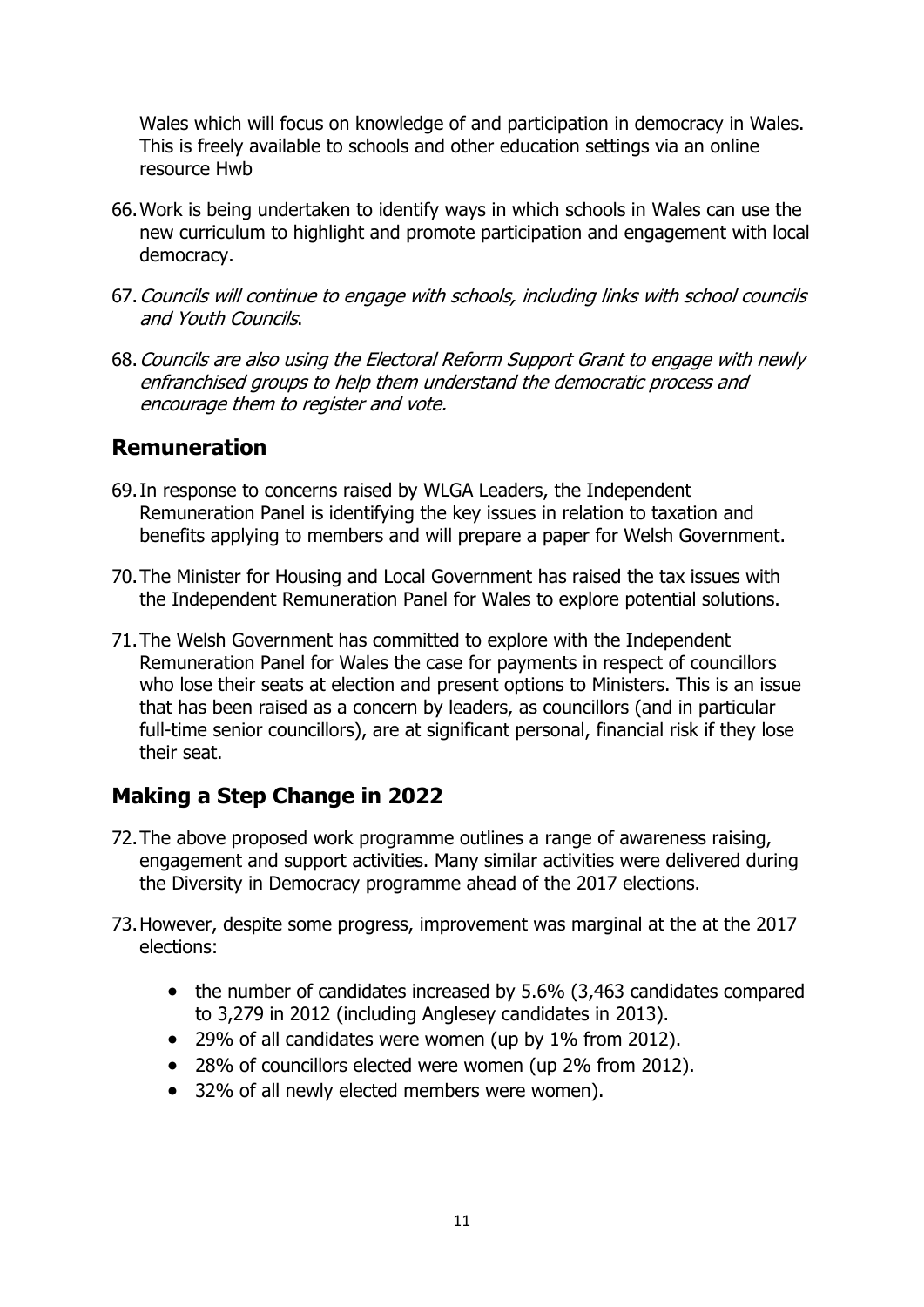- 74.Uncontested seats at the 2017 elections remained high at 92 (7%) seats uncontested. This was fewer than in 2012, when there were 99 (8%) seats uncontested, but this continues to undermine local democracy.
- 75.Compared to the 2017 programme, Diversity in Democracy 2022 will include refinements and more targeted activity based on evaluations and lessons learned, along with some new, additional work such as the Civility in Public Life campaign.
- 76.**The WLGA working group has shaped and is supportive of the proposed programme of activities outlined above, however it concluded that the programme on its own is unlikely to see significant improvements, particularly without clear leadership, commitment and coordinated actions from the main political parties.**
- 77.**The working group has considered several more significant proposals which might have a more positive impact on diversity and the number of candidates in 2022.**
- 78.**The views of Council are therefore sought on the following additional actions.**

### **The Role of Political Parties**

- 79.The working group recognised that independent councillors were a key feature of Welsh local government. It also recognised that political parties provided the majority of candidates at local elections and therefore play a key role and have significant responsibility in encouraging a more diverse range of candidates.
- 80.The working group noted that political parties have different policies and views about the introduction of quotas, all women shortlists, selection of diverse candidates in winnable seats or other positive-action initiatives.
- 81.There are, however, a range of good practice initiatives that political parties could undertake to encourage and support more diverse candidates both locally and nationally:
	- Review party selection criteria e.g. reducing the length of membership before members can stand for office.
	- Local parties can establish fora and run events/socials/training sessions for underrepresented groups. Helping these groups understand what the role of councillor is about, that their participation is required and how to stand plus the support that will be available once in office.
	- Parties could establish 'Diversity Grants' to support people from underrepresented groups (who will not benefit from the Access to elected office fund) to stand.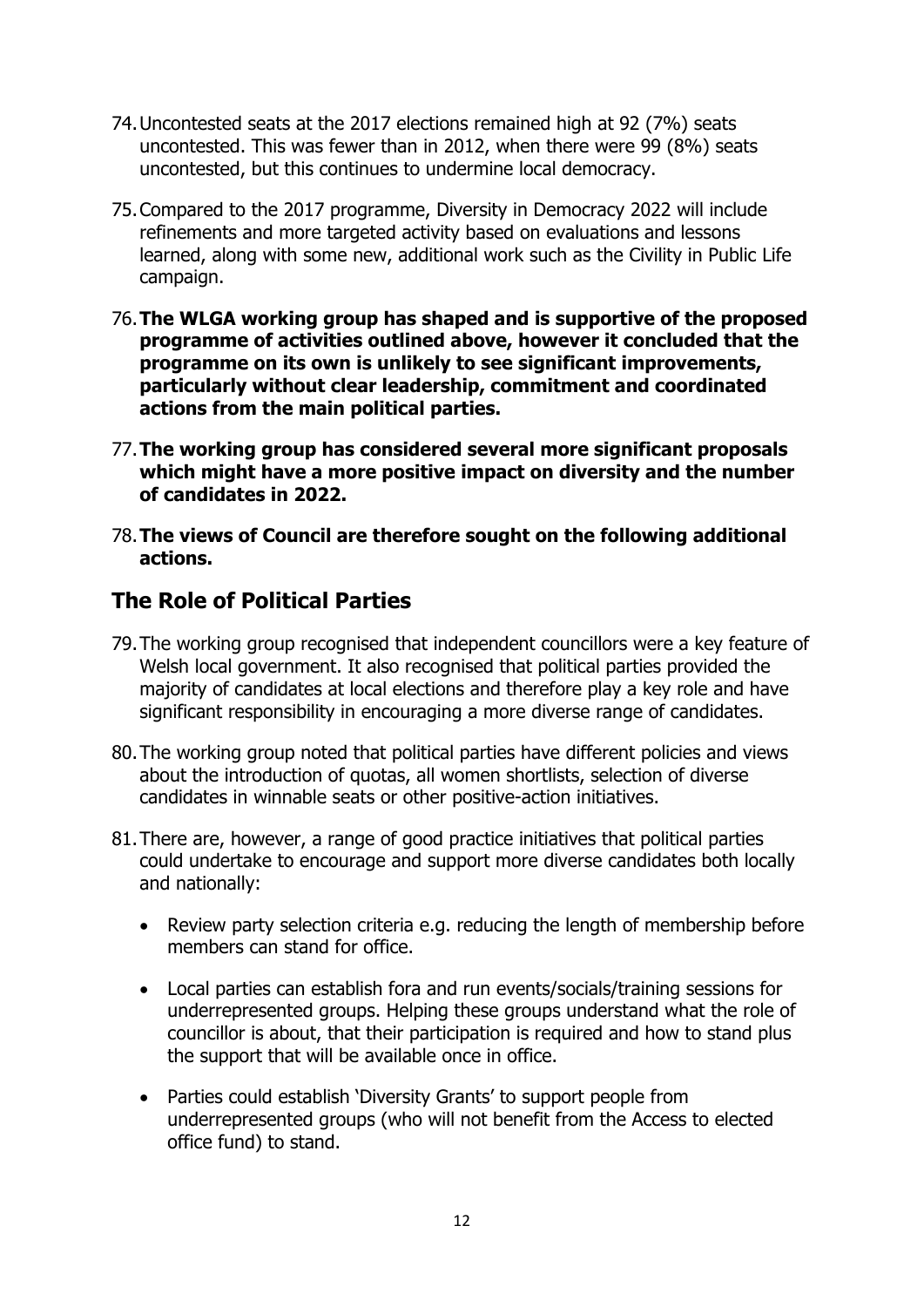- Existing councillors from underrepresented groups can be put forward for public events on panels, as speakers or as chairs to raise the profile of members from underrepresented groups and enable them to be role models for their communities.
- Talent spotting and engaging with communities working with community leaders from underrepresented groups, encouraging people shadow, be mentored and stand for election.
- Promoting and signposting of information and materials, such as those available via parties or national bodies such as the WLGA.
- Establish respect protocols for behaviour within the Group reflecting that required in councils and for the Code of Conduct with sanctions for people not meeting standards or undertaking training in respect.
- Encourage political parties and local groups, including officials those with a responsibility in the selection process to undertake unconscious bias training.
- Encourage political parties to provide by-stander training for candidates and party members, to understand how to provide support to diverse candidates and challenge any abuse, such as disability hate crime or racism, that may be experienced on the doorstep (this was a proposal that emerged from the Electoral Reform Society roundtable in October 2020),
- 82.It is recommended that WLGA Council agrees to encourage all political parties, through the WLGA Political Groups, to commit to proactive and coordinated activities such as those listed at paragraph 74 above to improve diversity in local government democracy.

### **Resettlement grants or 'parachute payments'**

- 83.Councillors are one of the only paid public roles that do not have financial protection and are not entitled to receive a 'redundancy' payment if they lose office at an election. Members of the Senedd and Members of Parliament receive a significant resettlement grant should they lose office at an election. Redundancy payments are also a protected right for public sector employees.
- 84. In particular, senior councillors tend to be full-time, often have to give up careers to focus on their councillor role and many have family as well as other financial commitments; the personal risk of a sudden and significant loss of a salary is inconsistent and unfair compared to other public roles. It is also a disincentive for more diverse people with careers or family responsibilities to consider taking on the most senior roles in local government.
- 85.The Independent Remuneration Panel has committed to consider this matter and explore whether the Welsh Government would need to introduce any legislative amendment to empower the Panel to introduce any such payments in future.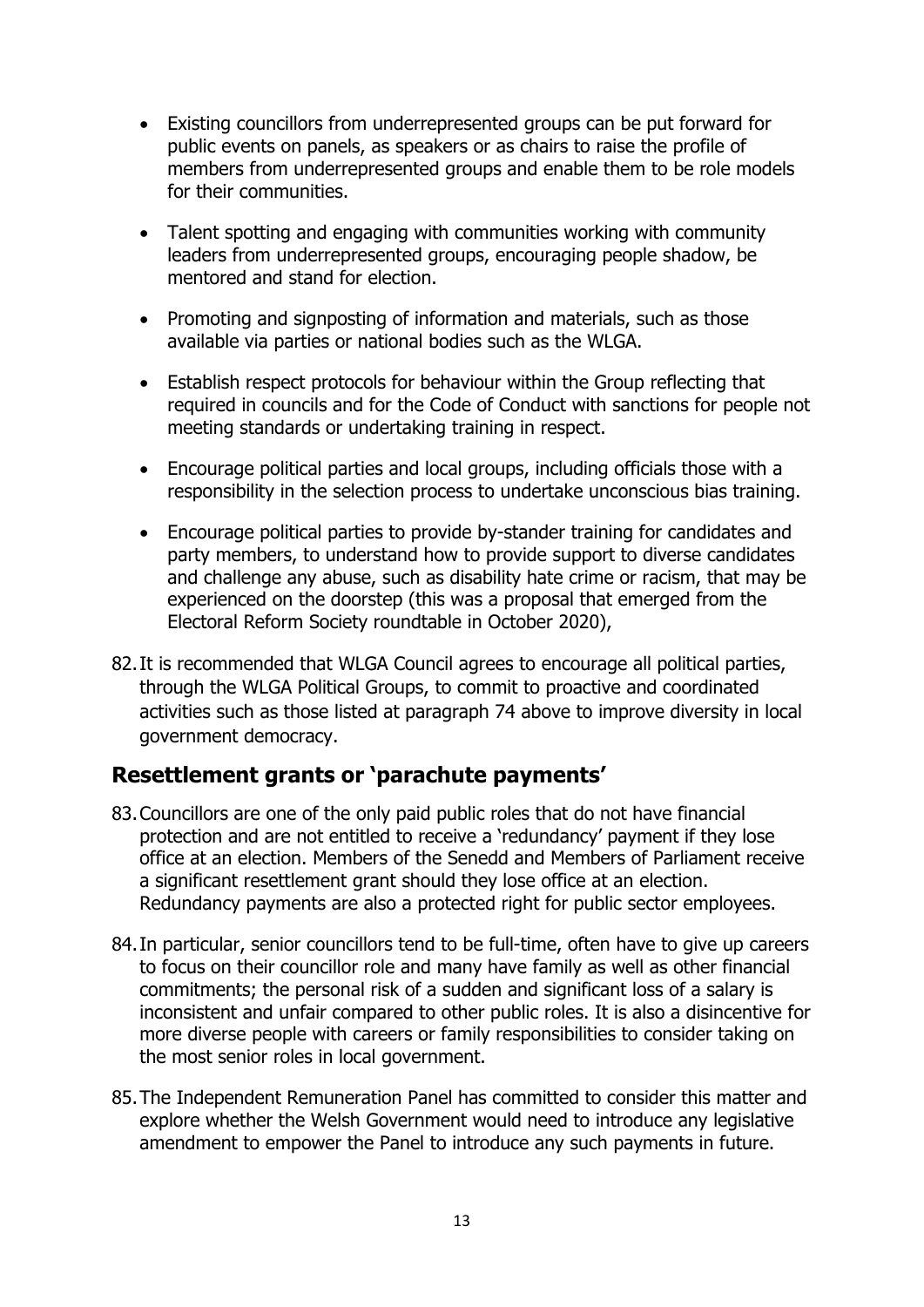- 86.The 'cost of politics' and councillors' remuneration is a controversial matter and is subject to significant media and public scrutiny and political pressure. Any proposals would therefore have to carefully balance equality, fairness and costs and public acceptability.
- 87.WLGA leaders have previously raised the matter with the Independent Remuneration Panel previously, however the WLGA does not have a formal position on resettlement grants for senior salary holders.

#### 88.**It is recommended that WLGA Council adopts a formal position calling for the introduction of resettlement grants for senior salary holders.**

## **Councillors' allowances and expenses**

- 89.The Independent Remuneration Panel and some WLGA Leaders have previously expressed concern that many members entitled to receive specific expenses, such as travel allowances, or reimbursements of costs of care do not make claims. Several councillors also decide to forgo parts of their salaries; the Independent Remuneration Panel recently wrote to the WLGA noting "…that it is an individual's right to decide that they can take a lesser amount than that prescribed as long as there is no pressure applied either directly or subliminally", noting concern, however, that 12% of councillors decided to forgo last year's salary increases. There are concerns that this is partly to do with austerity, public and media perception but anecdotally, it is clear that there is also local peer or political group pressure or organisational cultural norms.
- 90.These allowances are provided to meet councillors' legitimate costs incurred in undertaking their duties and also play a role in encouraging greater diversity; some councillors can be disproportionately affected if they are on low income or have caring responsibilities. The Independent Remuneration Panel and several leaders have expressed concerns about this practice as it may disadvantage members who cannot afford to forgo expenses and acts as a disincentive to stand/re-stand.
- 91.As noted above, the 'cost of politics' and councillors' remuneration is subject to significant media and public scrutiny.

#### 92.**It is recommended that the WLGA Council agrees to encourage all councillors to claim any necessary allowances or expenses incurred.**

# **Diverse Councils**

- 93.The Welsh Government has committed to making Wales a Gender Equal Wales and the Cabinet to becoming a Feminist Government, which is a government that is**:**
	- Committed to equality of outcome for all women, men and nonbinary people and actively works to drive cultural and structural change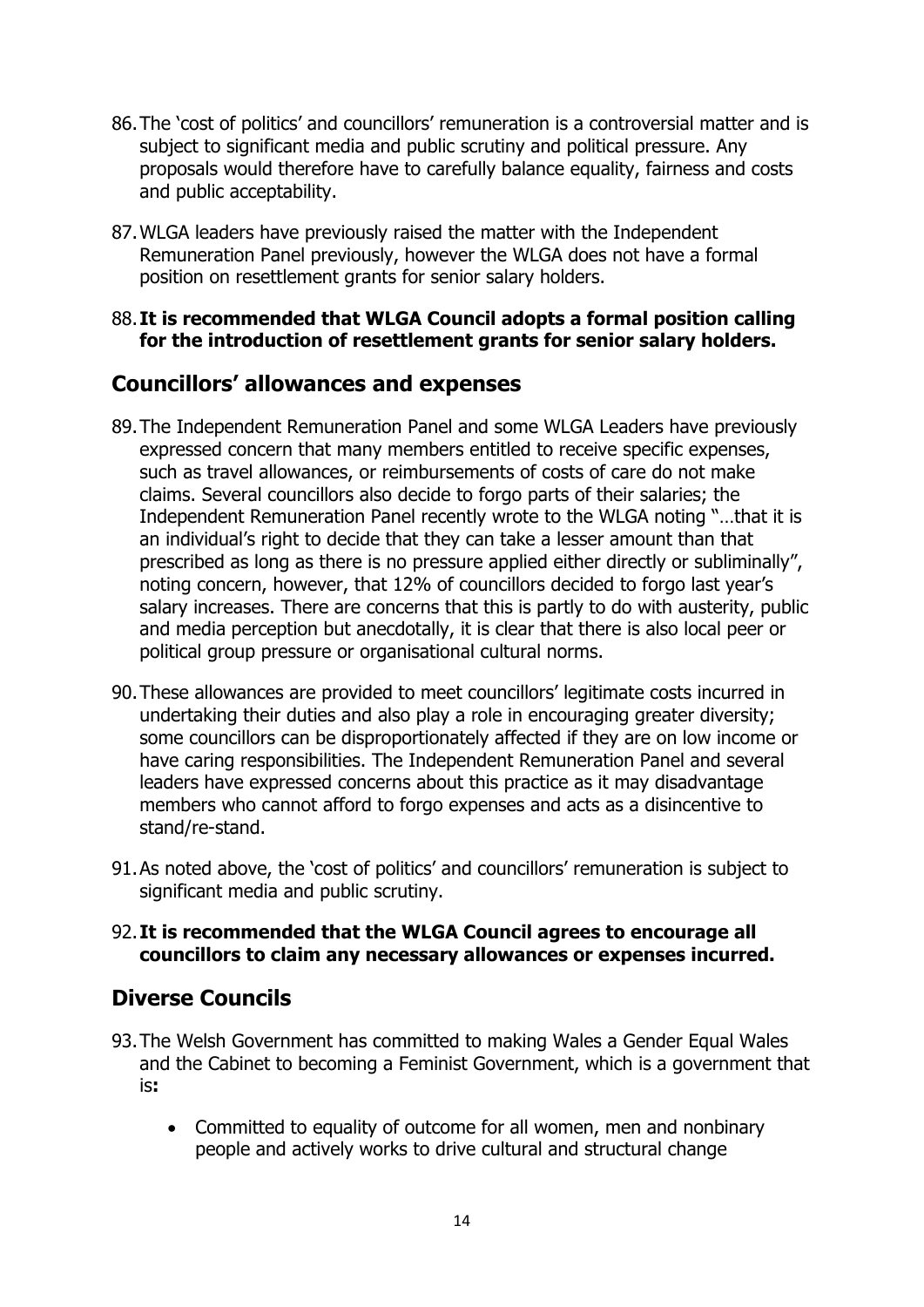- Pro-actively works to advance equality and remove the barriers against all women's participation in the economy, public and social life
- Puts a gender perspective at the heart of decision-making, resource and budget allocation
- Takes an intersectional approach to all of its work and ensures diversity of representation, participation and voice
- Is people-focused and collaborative, ensuring that all communities are meaningfully engaged in its work
- Is open, transparent and accountable and welcomes scrutiny through a gender lens
- Makes use of policy development and analysis tools to embed gender equality into all of its work and actively monitors progress towards equality using a robust evidence base
- Leads by example and supports other public bodies to take action to deliver equality.
- 94.The Black Lives Matter movement has highlighted global concerns about racism and COVID-19 pandemic has exposed the health and socio-economic impacts of inequality. Increased representation from BAME people on councils is essential to ensure that BAME people are represented and contribute their lived experiences to the decision-making process.
- 95.Councils' Strategic Equality Plans outline objectives which demonstrate their commitments and planned actions to promote equality and diversity, including as employers and representative bodies. Many councils will also undertake a range of activities in promoting diversity in democracy ahead of the 2022 local elections, as outlined above.
- 96.The Local Government and Elections (Wales) Act 2021 will introduce a new 'public participation' duty on local authorities which will include encouraging people to participate in decision-making and promoting awareness of how to become a member of the council. Further details of the aspects of the Act 2021 which contribute to diversity can be found in Annex C
- 97.Council meeting times are regularly highlighted as an issue for many serving councillors and, occasionally, as a disincentive for some people to stand. Councils review their meeting times at least once per term and several allow committees to have more flexibility to suit the committee members.
- 98.Councillors however have diverse backgrounds and varying personal, caring and professional commitments; it is therefore unlikely that council meeting times are ever going to be convenient for all members. For example, a councillor who has a young child might find it easier to meet during the day, whereas another may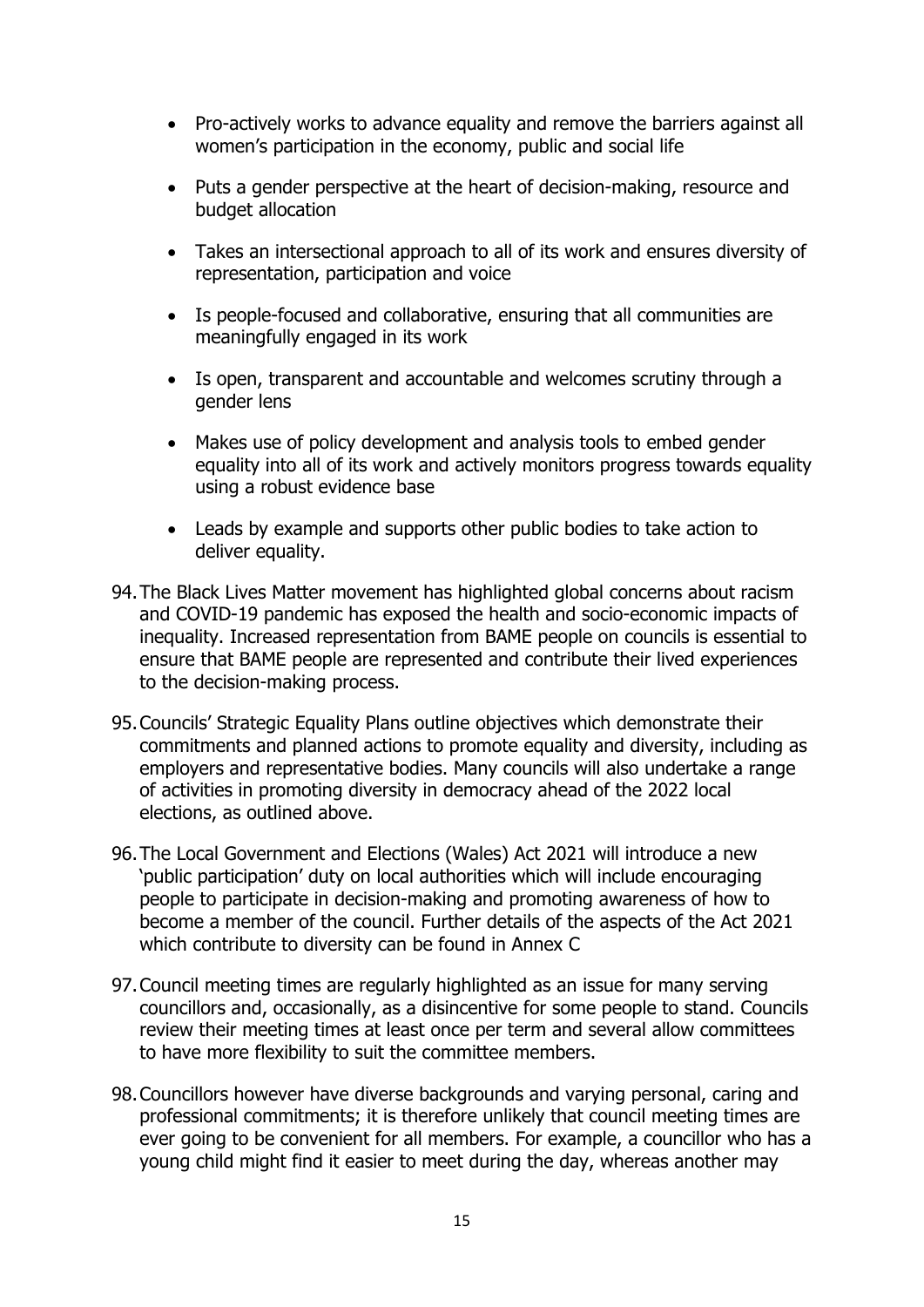prefer to meet in the evening, depending on work commitments, schooling arrangements or childcare availability.

- 99.An option suggested at the Equality Cabinet Members Network, was that meetings of any one committee should be varied over the year between day and evening so that members were not always having to take the same time off work or arrange childcare. It was also noted that people should be advised before standing that meeting times may vary and could be changed, depending on the views of the newly elected councillors.
- 100. The potential permanent changes to meeting arrangements so that they can be held remotely may reduce the time required for travelling to meetings, however members with caring responsibilities may still require staggered meeting times as it is still not possible to provide care and attend a meeting simultaneously.
- 101. The Senedd and Parliament traditionally have recess periods, including a long Summer Recess. Approaches to the scheduling of meetings and official council business vary across authorities. Some councils have an official Summer recess, some do not schedule or scale down council meetings during school holidays. Councillors with children in school may be disadvantaged if council meetings are scheduled in the holidays, which may also prove to be a disincentive to stand.
- 102. The working group have suggested that Councils might, in addition to their Strategic Equality Plans commit to becoming Diverse Councils, publishing a 'Diversity Declaration' or a Council Motion outlining their intentions to secure equal outcomes for all by working actively to drive cultural and structural change and pro-actively working to advance equality and remove the barriers to any individual's participation in the economy, public and social life. This commitment would focus on ensuring that under-represented groups are more active participants in engagement and decision making. Demonstrating a public commitment to improving diversity and an open and welcoming culture to all in advance of the 2022 elections.
- 103. A commitment by each local authority to becoming a Diverse Council could include
	- Establishing 'Diversity Ambassadors' for each political group in the council who, working with each other and their local party associations could encourage recruitment of members from underrepresented groups.
	- Encouraging and supporting Heads of Democratic Services, Elections officers/ Communications teams and /or Democratic Services Committees to undertake democratic outreach to promote the role of local councillor in, for example, schools or with underrepresented communities.

#### 104. **A draft example of what could be included in a Diverse Council Declaration is included at Annex D. It is proposed a draft Declaration,**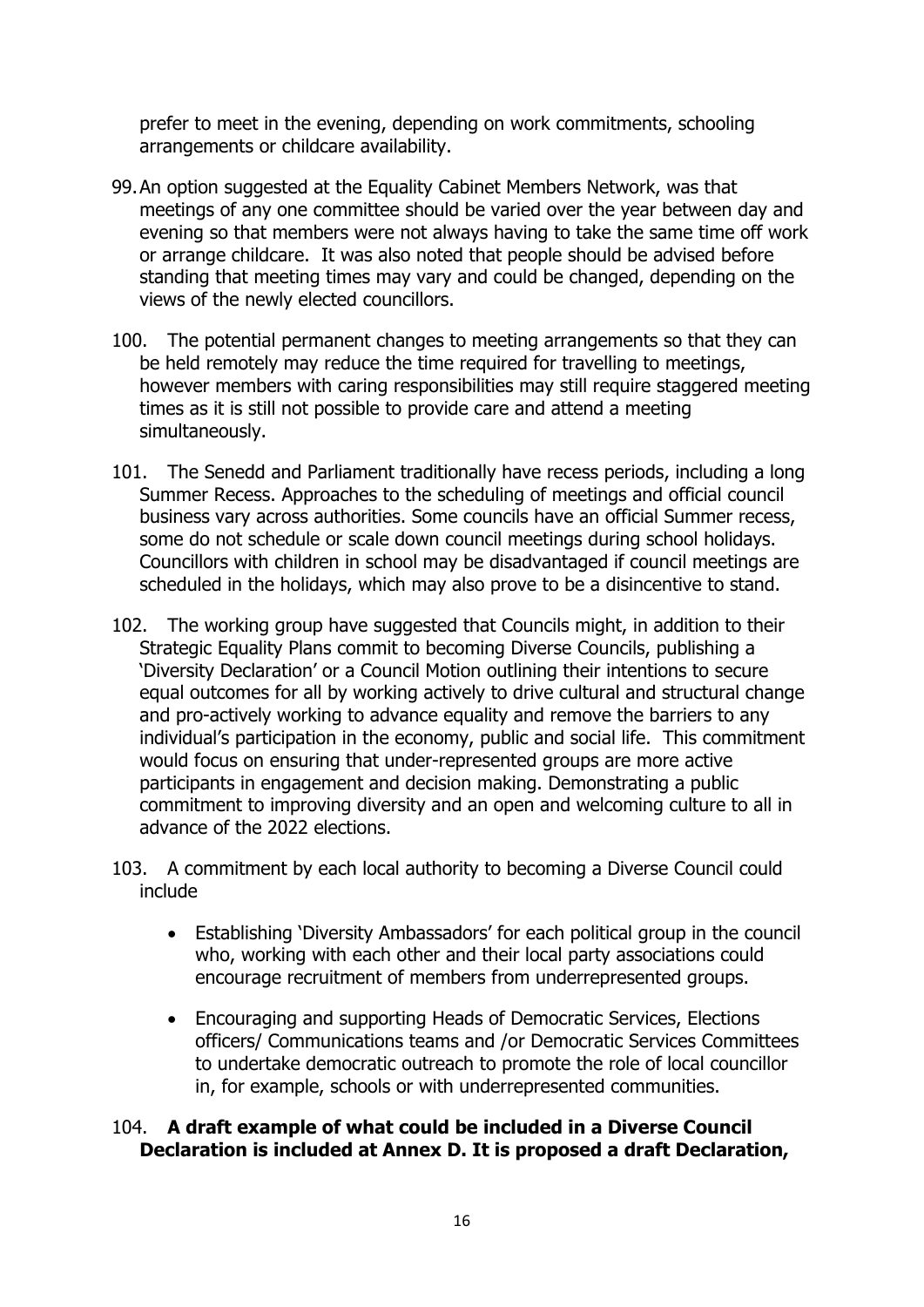**to be adapted and adopted locally, is developed in consultation with local authorities and partner organisations.** 

- 105. **It is recommended that Council**
- 106. **Agrees to encourage a declaration by July 2021 from councils in Wales, on becoming 'Diverse Councils'; to commit to:**
	- **provide a clear, public commitment to improving diversity;**
	- **demonstrate an open and welcoming culture to all;**
	- **consider staggering council meeting times and agreeing recess periods to support councillors with other commitments; and**
	- **set out an action plan of activity ahead of the 2022 local elections.**

# **Diversity Targets**

- 107. Political parties were encouraged, through the Diversity in Democracy programme, to commit to gender targets at the 2017 elections and Welsh Labour, for example, committed to fielding women in 40% of winnable seats.
- 108. Other initiatives, such as 50-50 by 2020 have previously adopted targets and the Welsh Government's recently published 'Diversity and inclusion strategy for public appointments $3'$  includes an action for:

'Welsh Government to consult and if desired set overall targets across all Boards in Wales for BAME, disabled, LGBT+ and young people and socioeconomic groups, recognising that individual Boards have varying specific requirements.'

- 109. Targets could be included in any 'Diversity Declaration' (if such an approach is agreed).
- 110. There are however mixed views on the value of targets. Targets provide a focus, demonstrate an organisation's ambition and commitment and provide a useful 'hook' for promotional and public relations purposes. However, targets need to be realistic and, as we are starting from a low base in terms of diversity of candidates and councillors, such targets may not appear ambitious enough.
- 111. Furthermore, whilst councils and the WLGA may seek to set targets to demonstrate ambition and commitment and can deliver a range of activities and reforms to encourage more candidates, other organisations notably political parties have the biggest influence over whether those targets can be achieved.

<span id="page-16-0"></span><sup>3</sup> [https://gov.wales/sites/default/files/publications/2020-02/diversity-and-inclusion-strategy-for](https://gov.wales/sites/default/files/publications/2020-02/diversity-and-inclusion-strategy-for-public-appointments-action-plan-year1-2020-21_0.pdf)[public-appointments-action-plan-year1-2020-21\\_0.pdf](https://gov.wales/sites/default/files/publications/2020-02/diversity-and-inclusion-strategy-for-public-appointments-action-plan-year1-2020-21_0.pdf)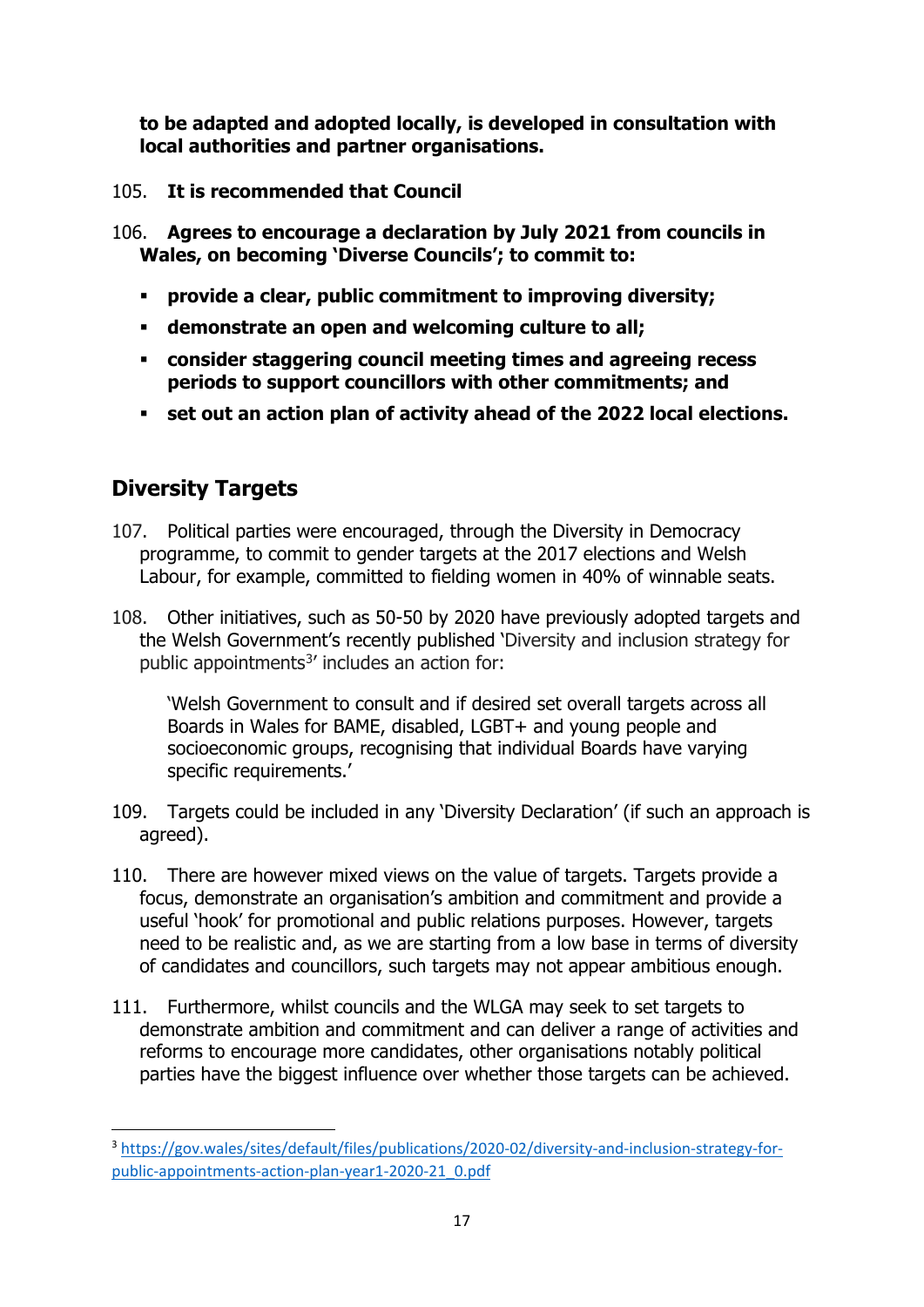Should councils determine local targets, they could therefore be criticized for not meeting targets which are largely not in their control.

112. At a recent meeting of WLGA Group Leaders it was suggested that whilst targets at Ward level are difficult, due to recruitment challenges, global targets for a whole authority area might be achievable.

#### 113. **It is recommended WLGA Council provides views on the adoption of local or national diversity targets.**

# **Quotas or Reserved Seats**

- 114. The Local Government Commission in 2017 concluded that "Incumbency in local councils disproportionately benefits men…[and]…the slow pace of change is significantly driven by incumbency." According to the Elections Centre, in Wales' local elections in 2017, 895 incumbents stood for election (across 71% of seats) with 693 or 77% being successfully re-elected. In summary, incumbents are more likely to be re-elected than other candidates due to their profile, reputation, or track‐record and, as most councillors are older, white men, most successful incumbents are therefore older white men. The impact of incumbency has therefore led some campaigners to call for term‐limits, quotas, or all‐women shortlists.
- 115. The Welsh Government has previously controversially sought to tackle the issue of incumbency with the Golden Goodbye Scheme in 2002 and the 2015 White Paper proposal to introduce term limits for councillors, a proposal which was roundly rejected by local government.
- 116. According to the International Institute for Democracy and Electoral Assistance, there are four types of quota in use across the world today. Legal or voluntary candidate quotas and legal or voluntary reserved seats, reserved seats can be used for example to regulate the number of women elected. These can be introduced as a temporary measure and can be used at local and national level.
- 117. The WLGA has never proposed the adoption of quotas as a formal WLGA policy, although gender quotas were supported by the WLGA's former Leader, Baroness Wilcox of Newport, and the WLGA has previously outlined two 'Reserved Seats' models for discussion:
	- a. localised and targeted All Women Reserved Seats for all by‐elections during a municipal term. If such vacancies were targeted through a voluntary agreement between the main political parties to field only all women candidate lists, gender balance could improve by up to 5% during a municipal term.
	- b. A wider approach, which might require some changes to electoral law regarding the nomination process, could see a similar approach adopted for 'vacant' seats, where councillors had decided to stand down or retire at the election. If such councillors were able to commit to or notify of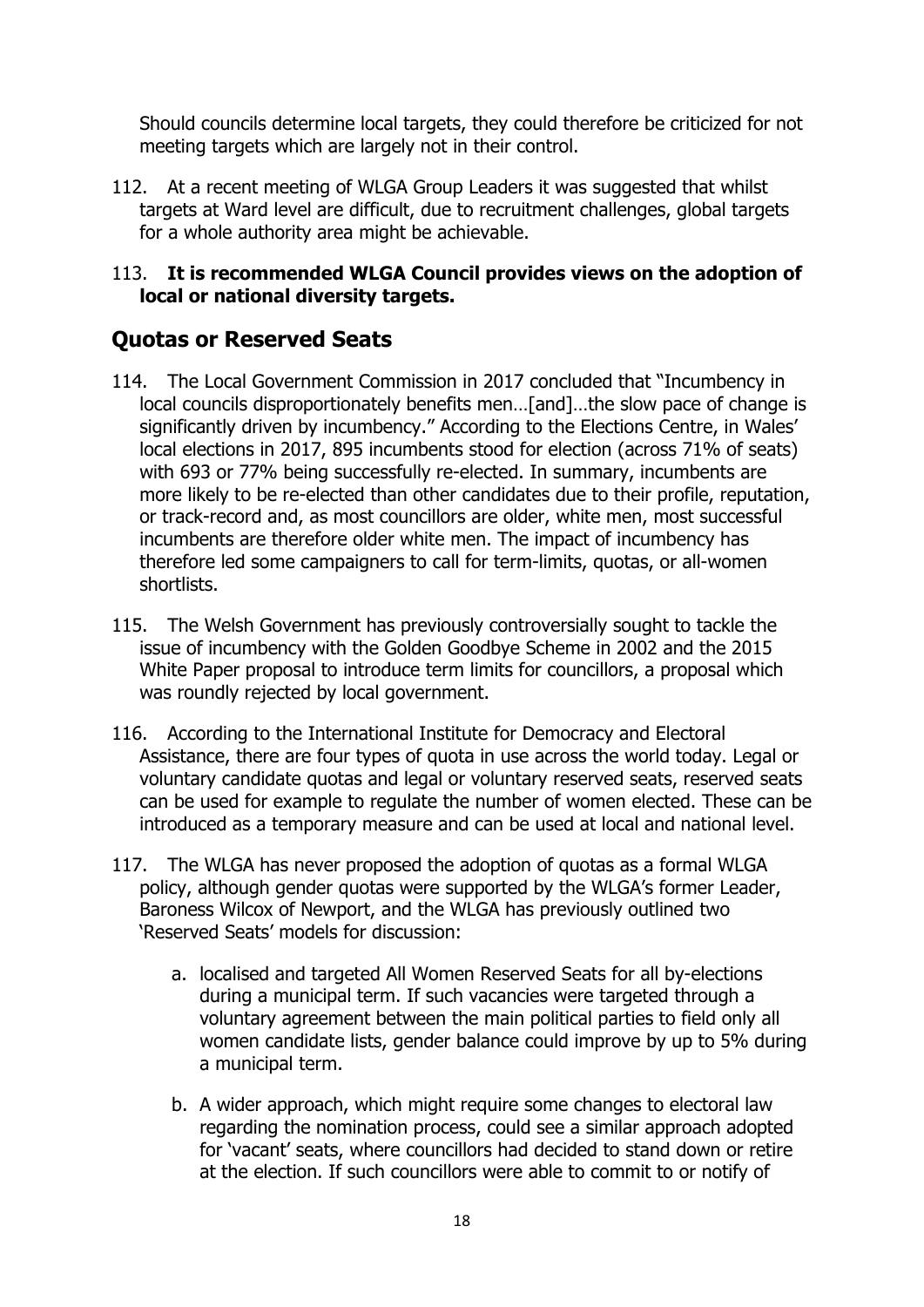their intention to stand‐down by an early‐enough deadline, political parties could agree to voluntarily field all-women candidate lists in such 'vacancies', which could see as much as a 10‐15% swing in terms of gender balance at an election. With such an immediate electoral impact, gender balance could potentially be achieved in local government over a 5‐year period over the course of 2 elections.

- 118. Proposals such as quotas are controversial and there remain uncertainties regarding the legal basis for statutory quotas and political appetite fo rvoluntary quotas. The Welsh Government plans to consider whether gender quotas should be introduced in Wales. The Ministerial Round-table has been informed that there may be legal limitations around the Senedd's competence which may prevent statutory quotas being introduced, even if the Welsh Government adopted quotas as a policy. Race Alliance Wales' 'Do the Right Thing' concludes that '…it is illegal to reserve all places for any particular characteristic, with exception made for women, and that quotas can legally only be made in regard to women, not other protected characteristic.'
- 119. More formal voluntary or statutory quotas have traditionally been recommended as a method of rapidly addressing imbalances in diversity and the effects of incumbency in perpetuating a lack of diversity. The Electoral Reform Society, Fawcett Society and British Council, call for legislation to be introduced for quotas (about 40-45%) for women candidates at elections. Others, such as the Women's Equality Network Wales, Chwarae Teg and the Expert Group on Diversity in Local Government also call for this but do not stipulate that it should be established in legislation.
- 120. Extensive research undertaken by the above organisations and the Senedd committee, all point to some of the causes of underrepresentation being about how candidates are selected and elected and call for direct action to level the playing field so that women initially can be better represented.
- 121. The issues they describe are selectorate bias and processes, electorate bias and party group culture. The playing field is not level for some, due to conscious or unconscious bias, fostered by the image of incumbents and the culture of political groups and parties. The image of the *best person for the job* is often, whether consciously or not assumed to be a white middle class, middle aged man because this traditionally has been what a typical councillor looks like. The routes to and process of selection traditionally support this position.
- 122. Research undertaken by the Women's Equality Network Wales (Annex B indicates that –
	- "Among the twenty Organization for Security and Co-operation in Europe (OSCE) countries registering the sharpest growth in the proportion of women in parliament during the last decade...half had introduced legal quotas. By contrast, among the twenty OSCE countries lagging behind in growth...none had implemented legal quotas.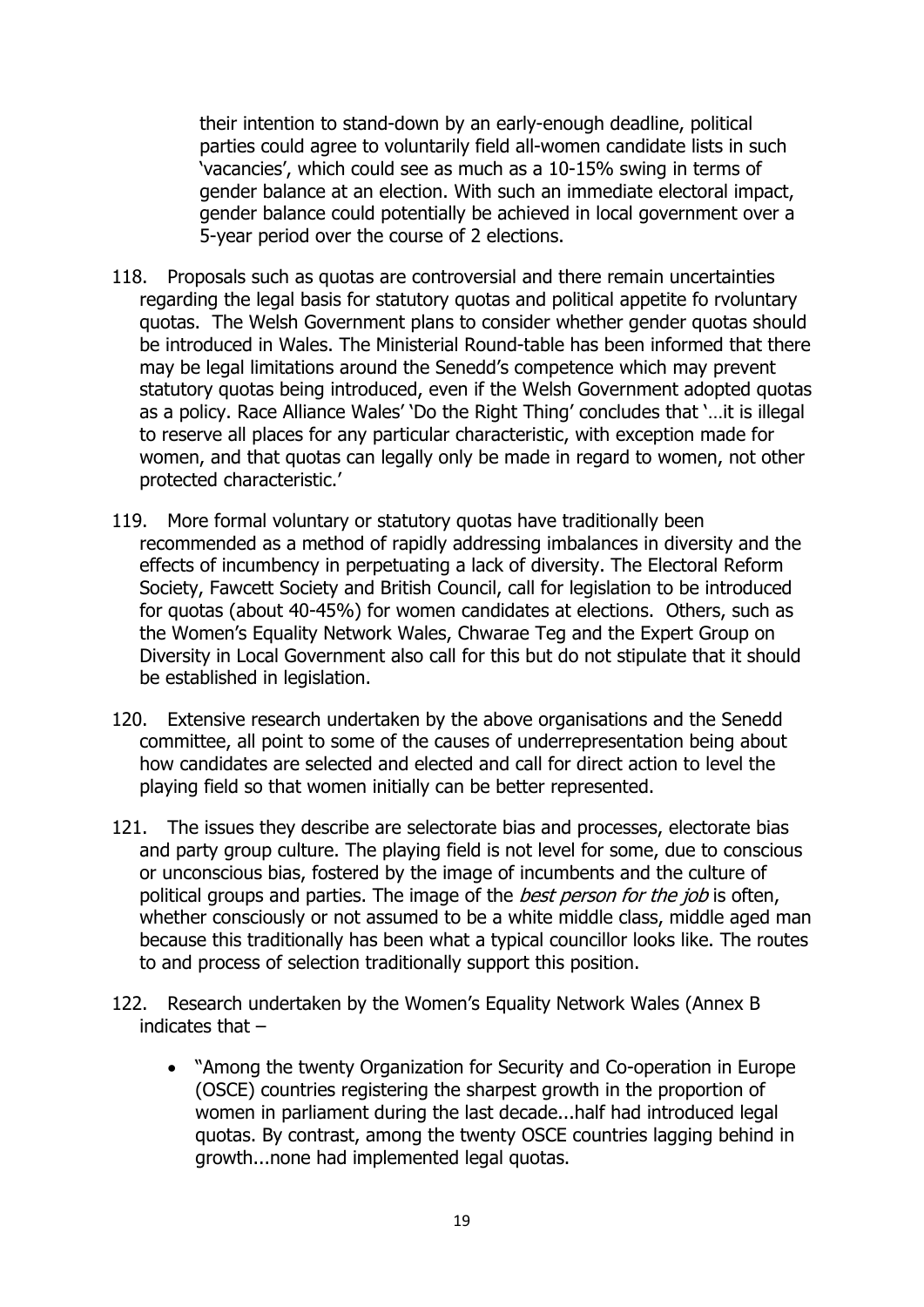- 100 Countries world-wide now have some form of gender quotas in place and 40 also use them for intersectional groups such as BAME women."
- 123. The International Institute for Democracy and Electoral Assistance has outlined several 'pros and cons' of quotas:

#### **Cons:**

- Quotas are against the principle of equal opportunity for all, since women are given preference over men.
- Quotas are undemocratic, because voters should be able to decide who is elected.
- Quotas imply that politicians are elected because of their gender, not because of their qualifications and that more qualified candidates are pushed aside.
- Many women do not want to get elected just because they are women.
- Introducing quotas creates significant conflicts within the party organization.
- Quotas violate the principles of liberal democracy.

#### **Pros:**

- Quotas for women do not discriminate but compensate for actual barriers that prevent women from their fair share of the political seats.
- Quotas imply that there are several women together in a committee or assembly, thus minimizing the stress often experienced by the token women.
- Women have the right as citizens to equal representation.
- Women's experiences are needed in political life.
- Election is about representation, not educational qualifications.
- Women are just as qualified as men, but women's qualifications are downgraded and minimized in a male-dominated political system.
- It is in fact the political parties that control the nominations, not primarily the voters who decide who gets elected; therefore, quotas are not violations of voters' rights.
- Introducing quotas may cause conflicts but may be only temporary.
- Quotas can contribute to a process of democratisation by making the nomination process more transparent and formalised.
- 124. The main arguments for introducing quotas are not just about ensuring equality and to better reflect wider society, but because more diverse life experiences lead to better, more rounded decision-making; it would not just amplify the voice of women but also impact on the nature of debate and the decisions taken. Several organisations argue that quotas are the only way to see a step-change in diversity based on the evidence of impact where they have been introduced, but also the slow progress in changing local government diversity and diversity in UK politics generally. Quotas however remain a contested concept and have not been universally supported when previously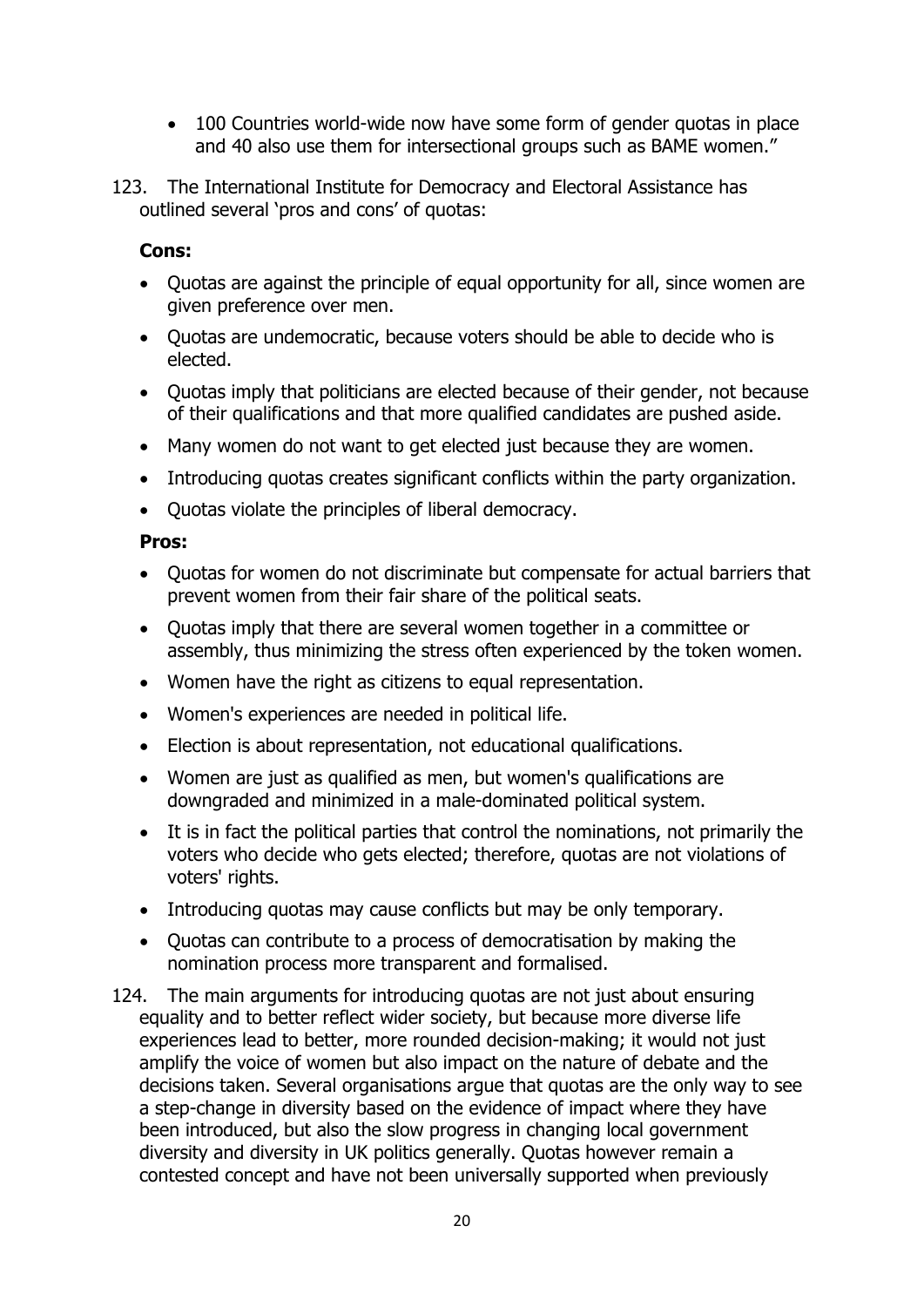considered in a Welsh context. There were mixed views among the working group members and several leaders expressed reservations about the introduction of quotas during the Electoral Reform Society 'Equal Power Equal Voice' Roundtable debate in October 2020.

125. The Equality Cabinet Members network also considered the risk around the language of 'quotas', particularly in terms of public perception as diverse candidates could be perceived as being tokenistic, undermining the credibility of high-caliber candidates.

#### 126. **It is recommended that Council provides views on the introduction of statutory or voluntary quotas for Welsh local elections.**

## **Diversity of the WLGA**

- 127. Representation on the WLGA Council is one area where local authorities could make a positive difference and signal their commitment to change. It is not possible to state with certainty the percentage of underrepresented groups on the Council as this should be identified by each person themselves and this exercise has not been done, however, although there are more women leaders than ever before, the Council does not have proportionate representation of women or BAME councillors.
- 128. Some local authorities have delegations of only two or three members to the Council and it will therefore be challenging for them to significantly change their membership, however, members may consider that there is an opportunity for authorities to proactively nominate more diverse members to the WLGA Council. The WLGA Council could also seek to appoint more diverse members as role models in Spokesperson or Deputy Spokesperson roles or involve wider councillors as Champions in the work of the WLGA.

#### 129. **Recommendations**

#### **It is recommended that WLGA Council:**

- **127.1 Recognises the work of the WLGA's Cross-Party Working Group on Diversity in Democracy;**
- **127.2 Agrees to encourage all political parties, through the WLGA Political Groups, to commit to proactive and coordinated activities such as those listed at paragraph 74 above to improve diversity in local government democracy;**
- **127.3 Adopts a formal position calling for the introduction of resettlement grants for senior salary holders;**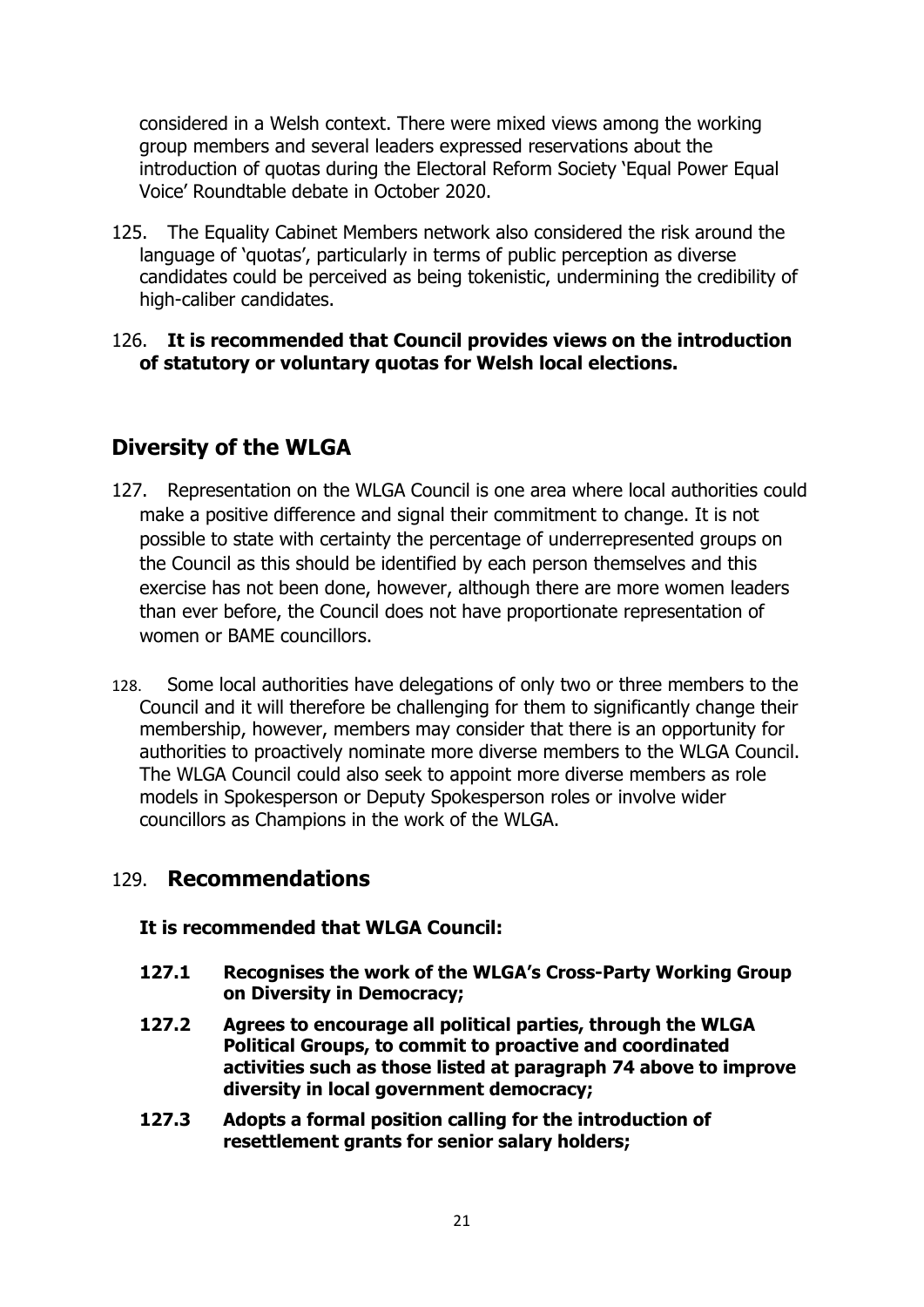- **127.4 Agrees to encourage all councillors to claim any necessary allowances or expenses incurred;**
- **127.5 Agrees to encourage a declaration by July 2021 from councils in Wales, on becoming 'Diverse Councils'; to:**
- **127.6 Provide a clear, public commitment to improving diversity;**
- **127.7 Demonstrate an open and welcoming culture to all;**
- **127.8 Consider staggering council meeting times and agreeing recess periods to support councillors with other commitments; and**
- **127.9 Set out an action plan of activity ahead of the 2022 local elections.**
- **127.10 Provides views on the adoption of local or national diversity targets; and**
- **127.11 Provides views on the introduction of statutory or voluntary quotas for Welsh local elections.**

#### **Report cleared by:**

**Cllr Mary Sherwood**, Joint WLGA Spokesperson for Equalities, Welfare Reform and Anti-Poverty & Co-Chair of Working Group

**Cllr Susan Elsmore**, Joint WLGA Spokesperson for Equalities, Welfare Reform and Anti-poverty & Co-Chair of Working Group

| <b>Authors:</b> | Daniel Hurford<br>Head of Policy | Sarah Titcombe<br>Policy and Improvement Officer |
|-----------------|----------------------------------|--------------------------------------------------|
| E-mail:         | daniel.hurford@wlga.gov.uk       | sarah.titcombe@wlga.gov.uk                       |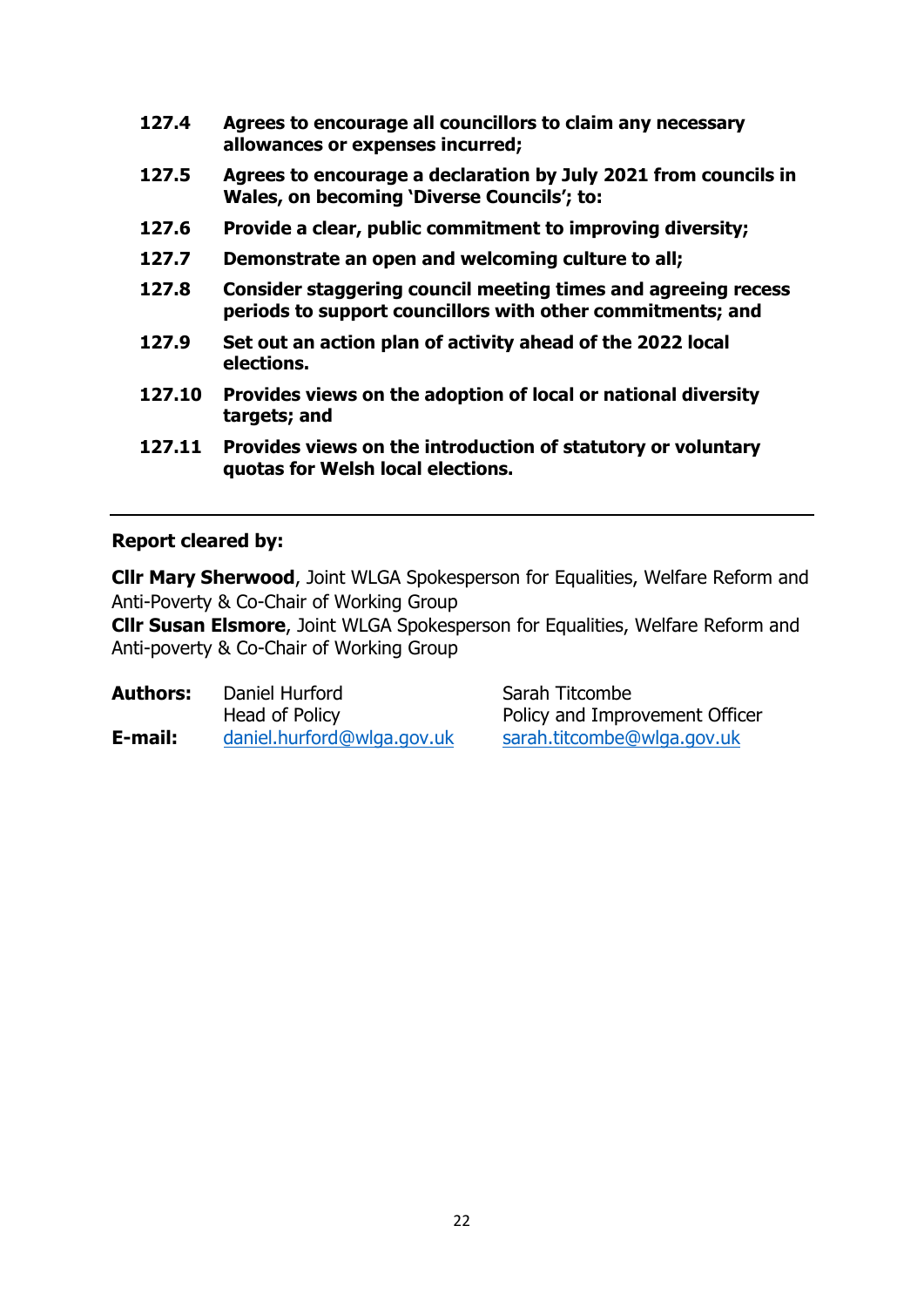## **ANNEX A**

# **WLGA working group on Diversity in Local Democracy**

#### **Members who have fed into the working group:**

- Co-Chair Cllr Mary Sherwood (Labour), WLGA spokesperson for Equalities, Welfare Reform and Anti-Poverty, City and County of Swansea
- Co-Chair Cllr Susan Elsmore (Labour), WLGA Spokesperson for Equalities, Welfare Reform and Anti-poverty, Cabinet Member for Social Care, Health and Well-being, Cardiff Council
- Cllr Cheryl Green (Liberal Democrat), Chair Corporate Overview Scrutiny Committee, Bridgend CBC
- Cllr Daniel De'Ath (Labour) Lord Mayor, Cardiff Council
- Cllr Lisa Mytton (Independent) Deputy Leader, Merthyr Tydfil CBC
- Cllr Sara Jones (Conservative), Cabinet Member for Social Justice and Community Development, Monmouthshire County Council
- Cllr Cefin Campbell (Plaid Cymru), Executive Board Member for Communities and Rural Affairs, Carmarthenshire County Council
- Cllr Nicola Roberts (Plaid Cymru) Chair Licensing and Planning Committee, Isle of Anglesey Council
- Cllr Dhanisha Patel (Labour) Cabinet Member for Wellbeing and Future Generations, Bridgend County Borough Council
- Cllr Ann McCaffrey (Independent), Conwy County Borough Council
- Cllr Jayne Cowan (Conservative) Cardiff Council
- Cllr Bablin Molik (Liberal Democrat) Cardiff Council
- Baroness Wilcox of Newport (Labour), Newport Council who chaired the working group initially in her capacity as WLGA Leader

Views have also been provided through discussions with members and officers in:

- Equalities Cabinet Members' Network
- Chairs of Democratic Services Network
- Heads of Democratic Services Network

### **Officer Support**

- Daniel Hurford, Head of Policy (Improvement and Governance) WLGA
- Sarah Titcombe, Policy and Improvement officer (Democratic Services) WLGA
- Dilwyn Jones Communication Officer, WLGA
- Huw Evans, Head of Democratic Services, City and County of Swansea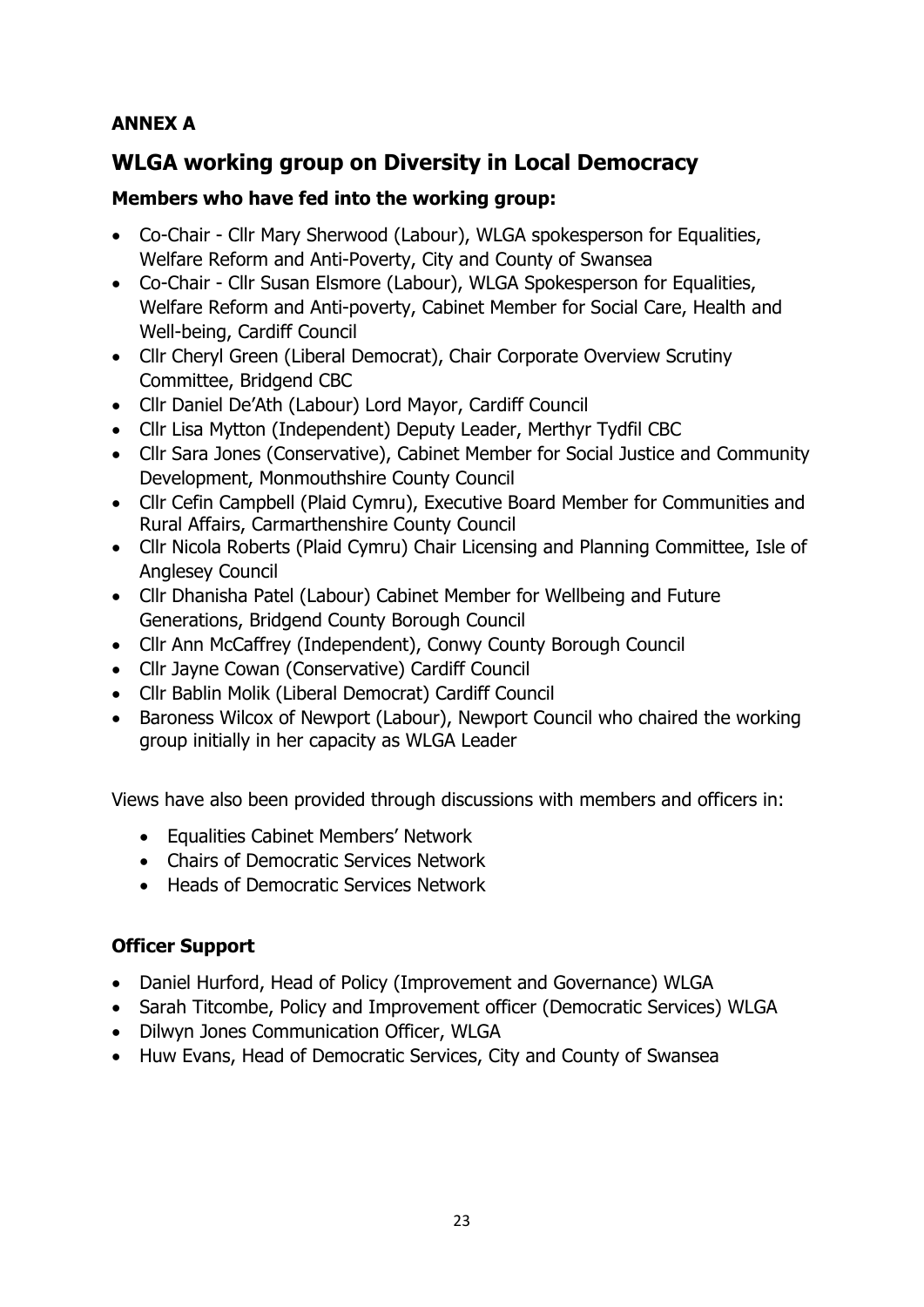#### **ANNEX B**

#### **EXTRACT FROM A WOMENS EQUALITY NETWORK (WEN) WALES BRIEFING PAPER**

#### **The case for quotas to deliver equal and diverse representation**

#### **February 2020**

#### **Evidence supporting quotas**

- Research shows that quotas are the "**single most effective tool for 'fast tracking' women's representation in elected bodies for government."** [4](#page-23-0)
- Among the twenty Organization for Security and Co-operation in Europe (OSCE) countries registering the sharpest growth in the proportion of women in parliament during the last decade...**half had introduced legal quotas. By contrast, among the twenty OSCE countries lagging behind in growth...none had implemented legal quotas.[5](#page-23-1)**
- There is international backing for gender quotas. Various international institutions, including the United Nations Committee on the Elimination of Discrimination (**CEDAW**), the Beijing Platform for Action, the EU and the Council of Europe support their use.
- **Ireland** has successfully used quotas requiring that at least 30 per cent of the candidates each party stands nationally are female (rising to 40 per cent after seven years). **The percentage of women candidates increased 90 per cent at the 2016 election** compared to the 2011 election, with a corresponding **40 per cent increase in the number of women elected**— 35 in 2016 compared with 25 in 2011.[6](#page-23-2)
- **100 Countries** world-wide now have some form of gender quotas in place and 40 also use them for intersectional groups such as BAME women.
- A report published by the United Nations in 2012 found that **out of the 59 countries that held elections in 2011, 17 of them had quotas**. In those countries, women **gained 27% of parliamentary seats compared to 16% in those without.[7](#page-23-3)**

<span id="page-23-0"></span><sup>4</sup> Drude Dahlerup et al., Atlas of Electoral Gender Quotas, International Institute for Democracy and Electoral Assistance [IDEA], IPU and Stockholm University, 2013.

<span id="page-23-1"></span><sup>5</sup> Norris, P. and Krook, M. for OSCE, Gender equality in elected office: a six-step action plan, 2011

<span id="page-23-2"></span><sup>6</sup> Brennan, M. and Buckley, F. 'The Irish legislative gender quota: the first election', Administration, vol 65(2), May 2017

<span id="page-23-3"></span><sup>7</sup> [https://www.theguardian.com/politics/2013/aug/20/quotas-women-parliament-authors-edinburgh-book](https://www.theguardian.com/politics/2013/aug/20/quotas-women-parliament-authors-edinburgh-book-festival)[festival](https://www.theguardian.com/politics/2013/aug/20/quotas-women-parliament-authors-edinburgh-book-festival)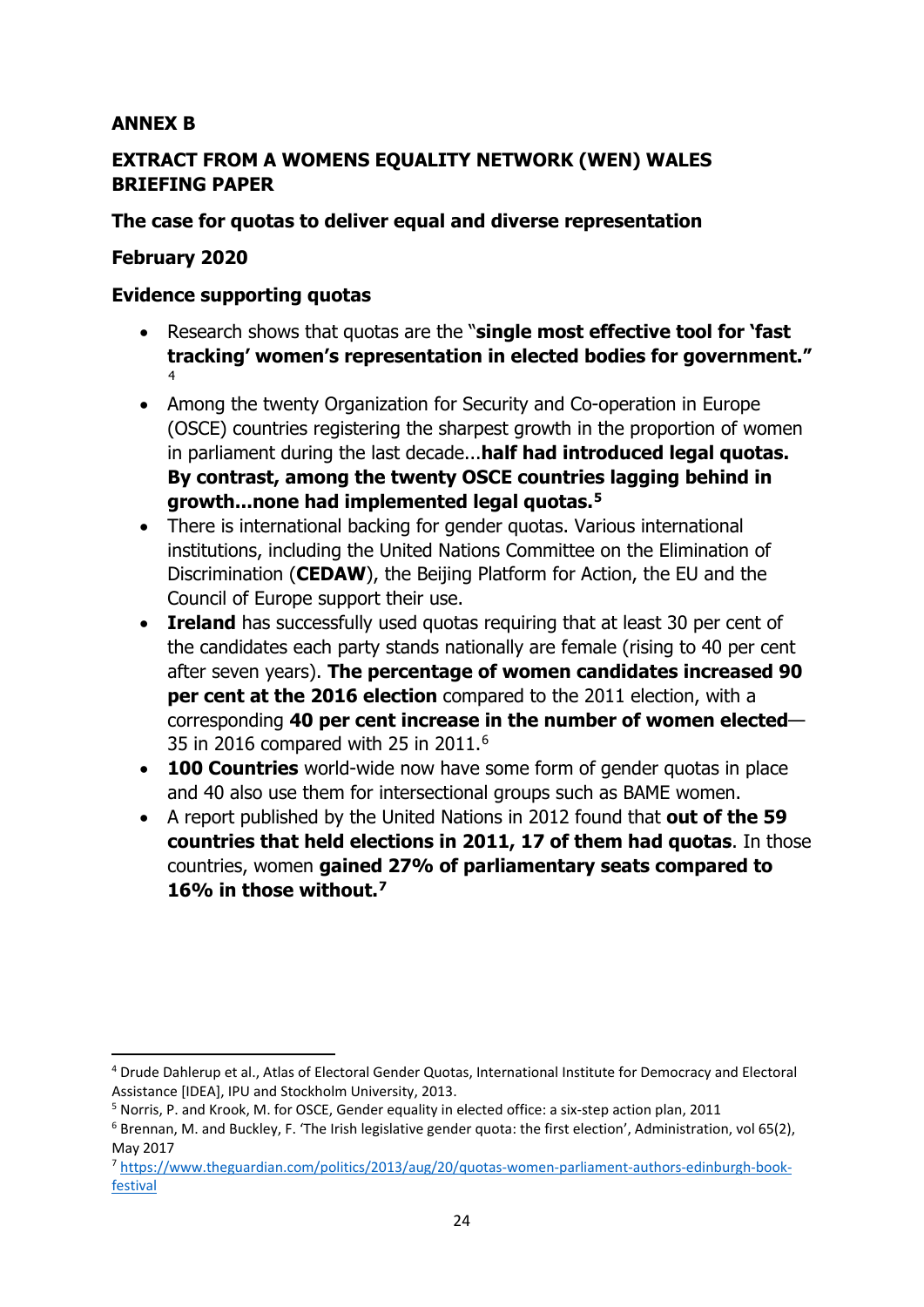# **Types of Quota**

Different types of gender quota have been used in different countries, depending on the electoral system and local circumstances. The Expert Panel on Electoral reform<sup>[8](#page-24-0)</sup> describes the three main types as:

- **Candidate quotas which introduce a 'floor'** for the proportion of male or female candidates a party stands for election. These could be applied in the form of constituency twinning for First Past The Post (FPTP) seats. They could also be applied to multimember systems such as STV or Flexible List at a constituency or a national level. Parties in Scandinavia, Spain and Austria have voluntarily adopted similar quotas, ranging from 33 per cent to 50 per cent.
- Requirements for **the ordering of candidates on any list** element of the system. Voluntary quotas of this nature have been used by parties in Wales in Assembly elections, for example zipping of regional candidate lists. (I.e. listing candidates alternately according to their gender)
- **'Reserved seats'** to which only female candidates could be elected. This type of quota is widely used in South Asia, the Arab region and sub Saharan Africa.

# **Examples of Incentives used:**

- **Croatia** has legally binding quotas and uses incentives for each MP representing an underrepresented gender, political parties receive an **additional 10 per cent of the amount envisaged** per individual MP;
- **Bosnia and Herzegovina**: where 10 per cent of the funding provided to political parties is distributed to parties in proportion to the number of seats held by MPs of the gender which is less represented in the legislature,
- **Two for the price of one deposits** for two candidates of different genders could be used in Wales —this would appear to us to be proportionate in the context of seeking to ensure that the gender balance in the Assembly reflects the gender balance in the communities it serves.<sup>[9](#page-24-1)</sup>

[www.wenwales.org.uk](http://www.wenwales.org.uk/) / @wenwales

<span id="page-24-0"></span><sup>&</sup>lt;sup>8</sup> A Parliament that works for Wales, Report of the Expert Panel on Assembly Electoral Reform, November 2017 <br><sup>9</sup> A Parliament that works for Wales, Report of the Expert Panel on Assembly Electoral Reform, November 2017

<span id="page-24-1"></span>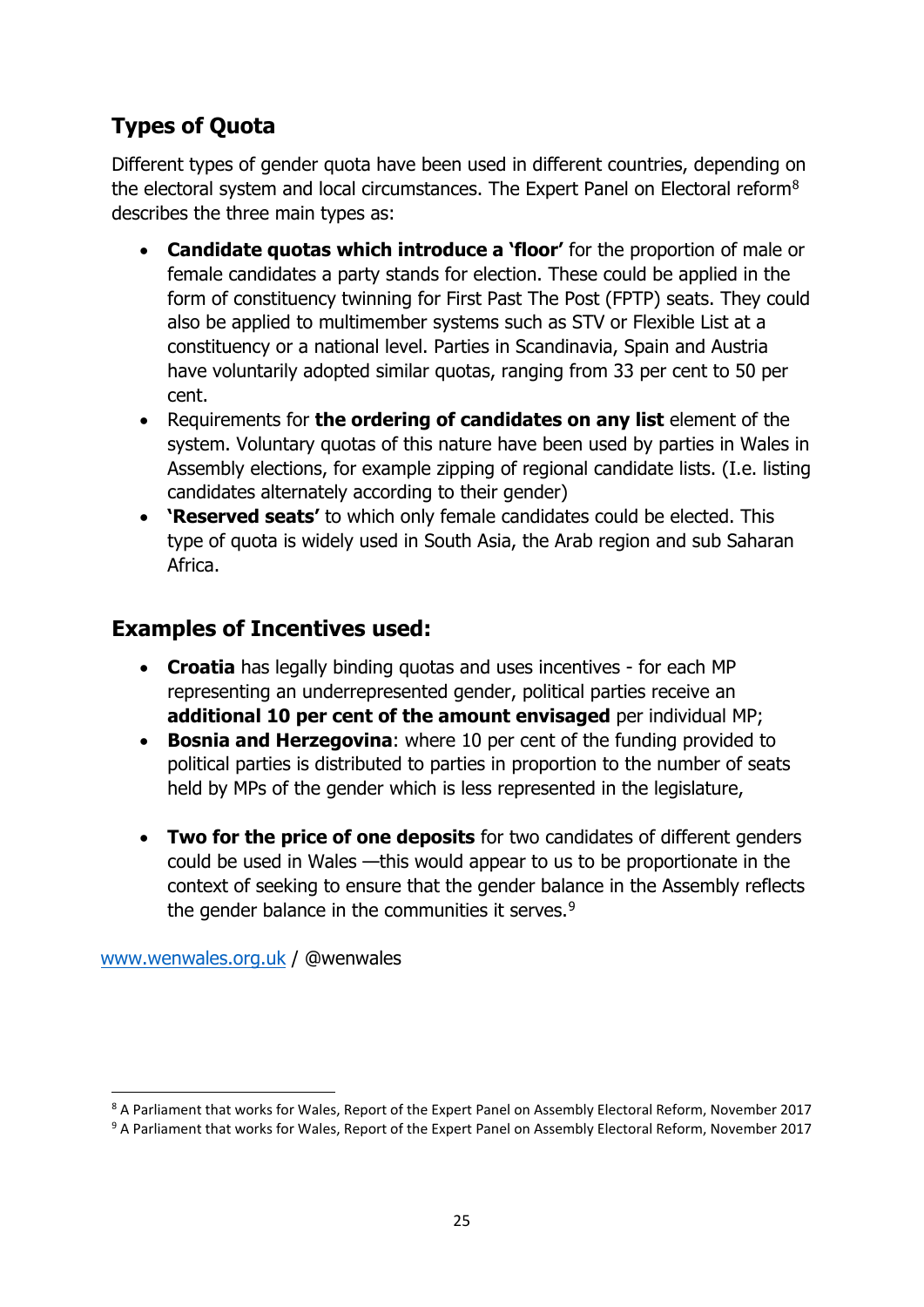# **ANNEX C**

#### **LOCAL GOVERNMENT AND ELECTIONS (WALES) ACT 2021**

The Local Government and Elections (Wales) Act 2021 includes provisions which will contribute to diversity in local government democracy. These are:

- Entitlement to Job sharing for executive members and committee chairs
- A duty on principal councils to produce a Public Participation Strategy and for it to be reviewed regularly. This will include encouraging people to participate in decision making and promoting awareness of how to become a member of the council.
- A duty on political group leaders to promote and maintain high standards of conduct by members of their group.
- Electronic broadcasting of full Council meetings initially, and other meetings to be announced later, following ongoing consultation by WG with Councils.
- The provision of multi-location attendance at council meetings including physical, hybrid and remote attendance.
- Provisions enabling the maximum period of absence for each type of family absence for members of local authorities to be specified within regulations and for adoptive leave to reflect that which is available to employees.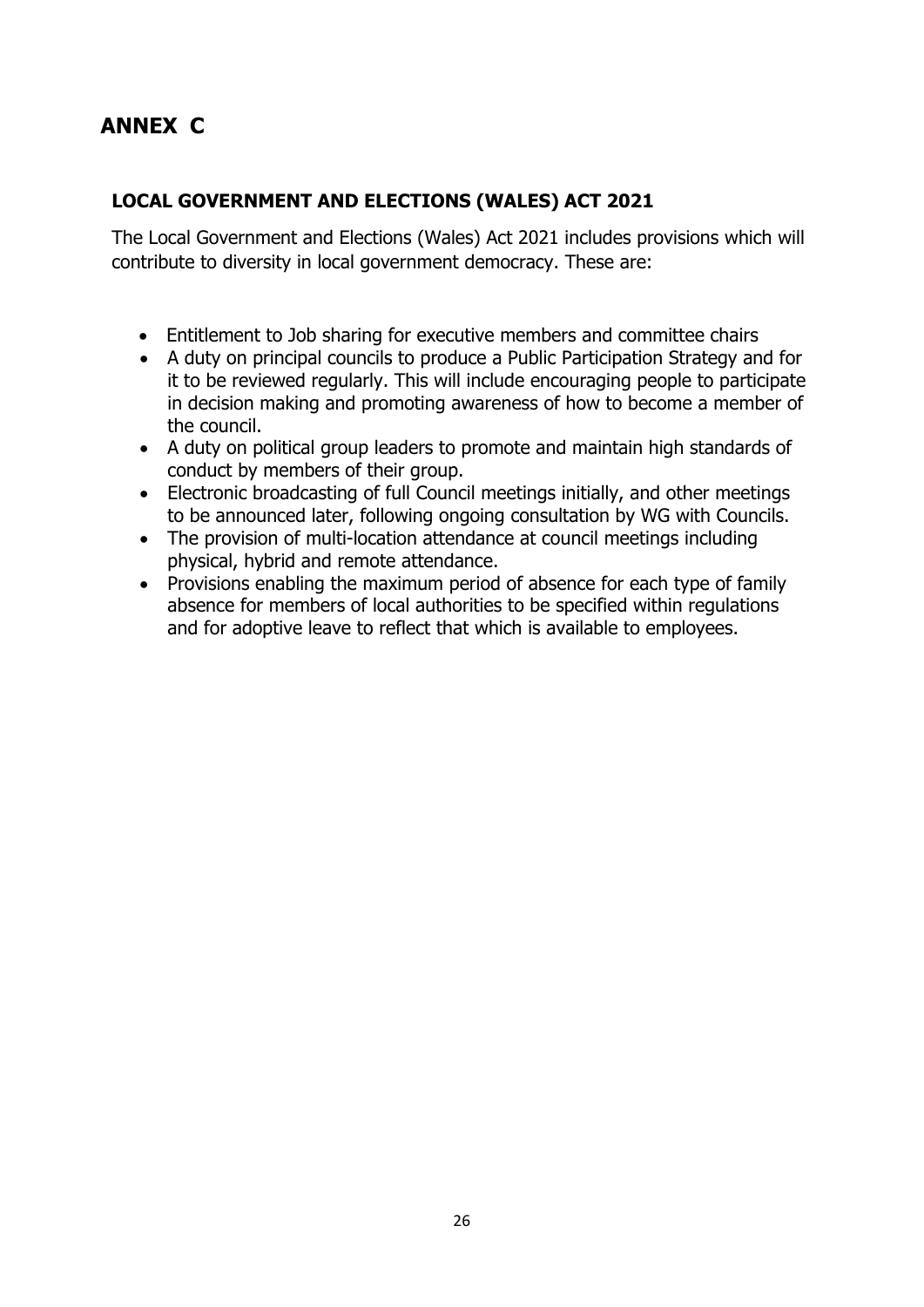# **ANNEX D**

# **(DRAFT) DIVERSE COUNCIL DECLARATION**

The following provides a draft declaration. It is proposed that this is further developed in consultation with authorities, representative organisations and will be informed by emerging priorities from councils' own diversity and equality action plans and emerging priorities from the Welsh Government's Race Equality Action Plan.

This Council commits to being a Diverse Council. We agree to:

- Provide a clear public commitment to improving diversity in democracy
- Demonstrate an open and welcoming culture to all, promoting the highest standards of behaviour and conduct
- Set out a local Diverse Council Action Plan ahead of the 2022 local elections.
	- o Appoint Diversity Ambassadors for each political group on the council to work with each other and local party associations to encourage recruitment of candidates from underrepresented groups.
	- o Encourage and enable people from underrepresented groups to stand for office through the provision of activities such as mentoring and shadowing programmes and information and learning events for people interested in standing and official candidates.
	- o Proactive engagement and involvement with local community groups and partner organisations supporting and representing underrepresented groups
	- o Ensure that all members and candidates complete the Welsh Government candidates' and councillors' survey distributed at election time.
	- o Sets targets ambitious targets for candidates from under-represented groups at the 2022 local elections
- Work towards the standards for member support and Development set out in the Wales Charter for Member Support and Development.
- Demonstrate a commitment to a duty of care for Councillors by:
	- o providing access to counselling services for all councillors
	- o having regard for the safety and wellbeing of councillors whenever they are performing their role as councillors.
	- $\circ$  taking a zero-tolerance approach to bullying and harassment by members including through social networks.
- Provide flexibility in council business by
	- $\circ$  regularly reviewing and staggering meeting times
	- o encouraging and supporting remote attendance at meetings and
	- o agreeing recess periods to support councillors with caring or work commitments.
- Ensure that all members take up the allowances and salaries to which they are entitled, particularly any reimbursement for costs of care, so that all